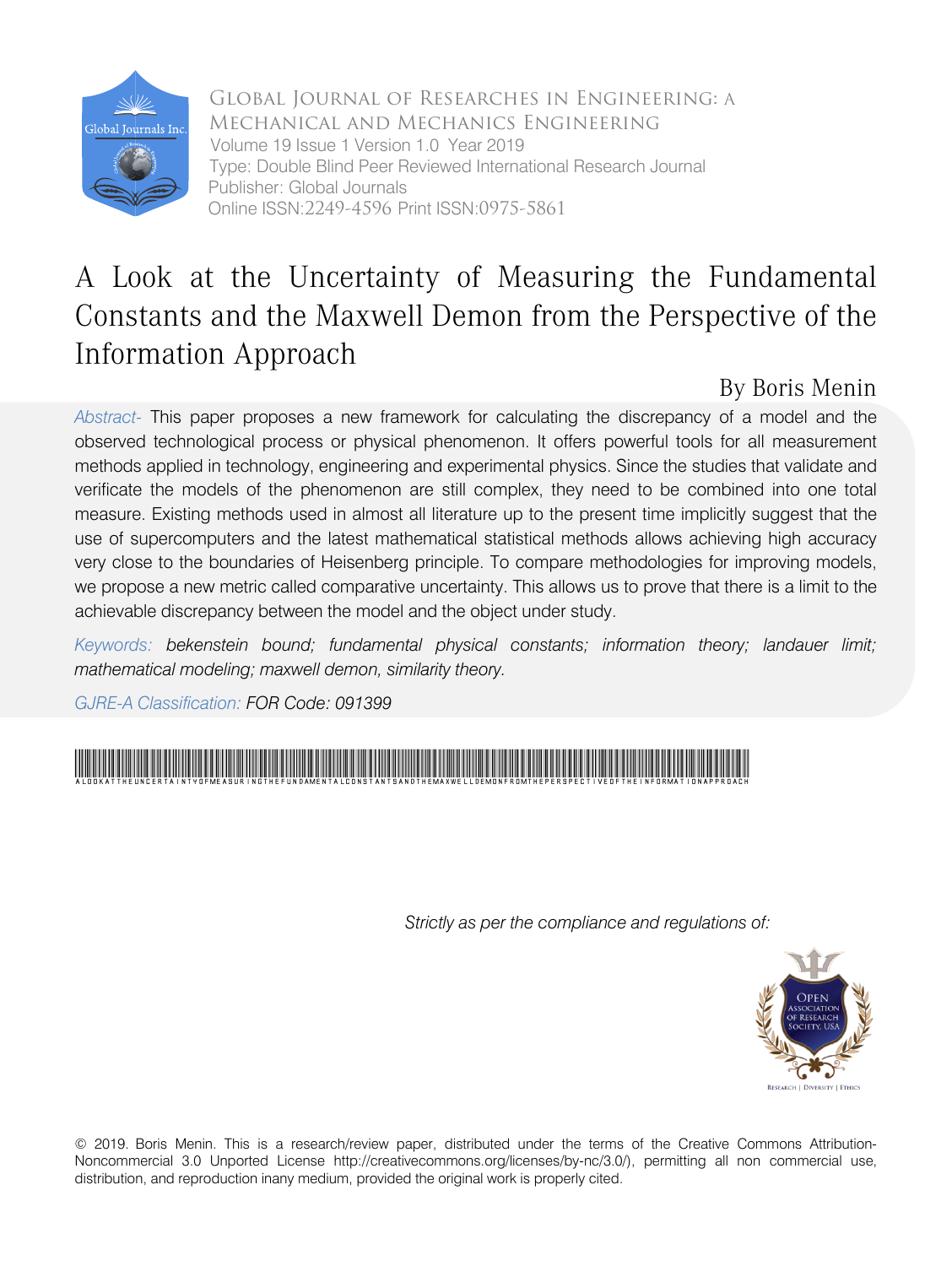# A Look at the Uncertainty of Measuring the Fundamental Constants and the Maxwell Demon from the Perspective of the Information Approach

#### Boris Menin

Abstract- This paper proposes a new framework for calculating the discrepancy of a model and the observed technological process or physical phenomenon. It offers powerful tools for all measurement methods applied in technology, engineering and experimental physics. Since the studies that validate and verificate the models of the phenomenon are still complex, they need to be combined into one total measure. Existing methods used in almost all literature up to the present time implicitly suggest that the use of supercomputers and the latest mathematical statistical methods allows achieving high accuracy very close to the boundaries of Heisenberg principle. To compare methodologies for improving models, we propose a new metric called comparative uncertainty. This allows us to prove that there is a limit to the achievable discrepancy between the model and the object under study. Our results have wide implications for known climate forecasts, spacecraft missions, measurement of fundamental constants, and other measurements during any technological processes. In this paper, the use of the information approach is illustrated by several examples: measurement of fundamental constants and calculation of the amount of information received by the Maxwell demon during modelling. In addition, we apply the Landauer limit to calculate the amount of information corresponding to the energy contained in the universe, with a known radius.

*Keywords: bekenstein bound; fundamental physical constants; information theory; landauer limit; mathematical modeling; maxwell demon, similarity theory.*

#### I. Introduction

hysical laws express in mathematical form a quantitative relationship between different physical quantities. They are based on the generalization **O**hysical laws express in mathematical form a quantitative relationship between different physical quantities. They are based on the generalization of the experimental data obtained and reflect the objective laws that exist in nature. It is so fundamentally important that all physical laws are an approximation to reality, since the construction of theories is formulated by certain models of phenomena and processes. Beyond these models, laws do not work or work poorly. Therefore, laws have certain limits of applicability. In other words, physical laws give good predictions in a specific area of experimental conditions, and the

corresponding theory explains them. A more accurate or more correct theory has a wider range of applications. Scientists believe that physical laws, at least, allow us to predict the results with arbitrary accuracy. For example, classical mechanics, based on the three laws of Newton and the law of universal gravitation, is valid only for the motion of bodies with velocities much less than the speed of light. If the velocities of bodies are comparable with the speed of light, the predictions of classical mechanics are erroneous. The special theory of relativity has successfully coped with these problems. In fact, all physical theories are limited. The principle of correspondence requires that the new theory with a wider scope of applicability be limited to the old theory within its applicability. An appeal to the theory of new concepts creates important prerequisites for further development.

Among the various explanations for the admissibility of possible limits of applicability of physical laws, the following are most often used. The first is the assumption that there is a limited destabilization of phenomena for which the Heisenberg inequality gives a quantitative expression. Secondly, the limitations are determined by the real nature of the macroscopic instrument or measuring system. Most of the devices are finally presented as a solid one. In principle, it can be argued that any device has an educational effect only in the realm of reality, what it is. Thus, the results of research should be expressed in terms of macroscopic. In other words, concepts and images can be identified and associated only with ordinary macroscopic representations. The last argument is the point of view of the principle of the electromagnetic nature of all modern means of measurement and their role in determining the limits of experimental and measurement capabilities and harmonizing data with theoretical postulates. Thus, explanations are possible, but any quantitative approaches to quantifying the difference between the model (formulated by the physical law) and the existing reality have not been proposed to date.

Concerning the fundamental physical constants, it should be noted that their values are the accuracy of our knowledge of the fundamental 2019

Year

*Author: Mechanical & Refrigeration Consultation Expert, Beer-Sheba, 8464209, Israel. e-mail: meninbm@gmail.com*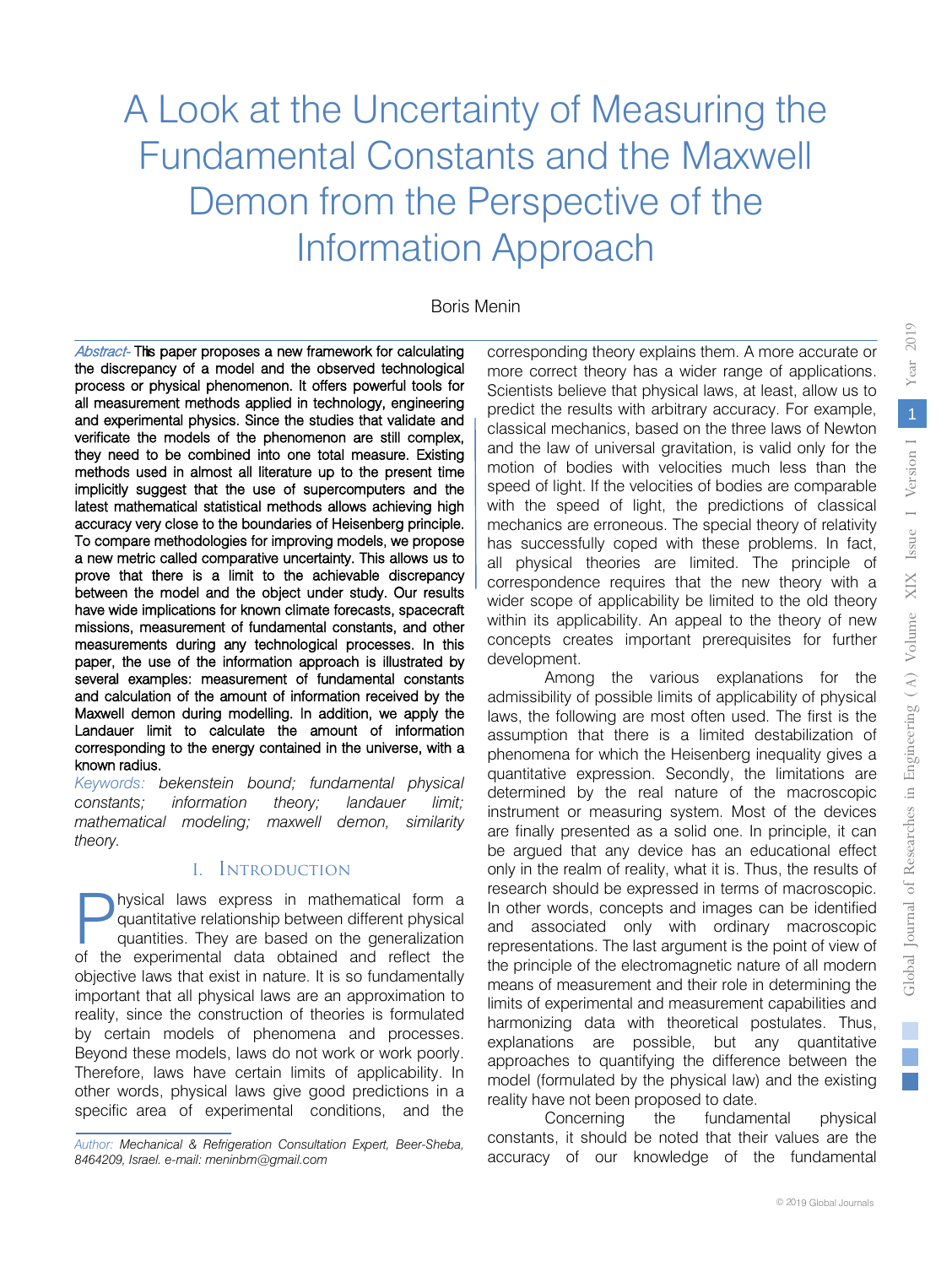properties of matter. On the one hand, very often the verification of physical theories is determined by the accuracy of the measured physical constant. On the other hand, firmly established experimental data form the basis of new physical theories.

When studying physical constants, it should be noted that they are measured with very high accuracy, which is steadily increasing. In itself it is evidence of the development and improvement of methods of physical experiment. Nowadays, exact research is carried out to measure and refine the values of physical constants and to work diligently to harmonize data obtained by different methods and different groups of researchers. However, there is an urgent need to further improve the accuracy of measuring fundamental physical constants. This is explained by the desire to improve the axiomatic basis of the International System of Units (SI).

To estimate the accuracy achieved in various nature and technological processes, including measurements of fundamental physical constants, the concept of relative uncertainty is used. It should be noted that this method of determining the measurement accuracy does not indicate the direction in which the true value of the fundamental physical constant can be found. In addition, it includes an element of subjective judgment [1].

In [2], the authors proposed to simplify the method for estimating the uncertainties of the measurement results: provided that the indirectly measured physical quantity depends only on the directly measured physical quantities directly or indirectly, the evaluation of the measurement accuracy using the maximum uncertainty can be interpreted as having a much a higher informative value than the value provided by a simple orientation estimate.

On the contrary, we propose a new method for estimating the reliability of the obtained measurement results by achieving the least relative uncertainty.

Taking into account the aforesaid, the use of information theory for the modelling of physical processes takes on a special place. Informationoriented theoretical calculations of models of physical phenomena are based on the analogy between measurement systems and communication systems. In a simple communication system, the message (input) is encoded into a signal at the end of the transmitter, sent to the end of the receiver, and then decoded back (output). The accuracy of the transmission depends on the characteristics of the communication system, as well as on the characteristics of the medium, that is, on the background noise level. Similarly, measuring instruments can be considered as "information machines" [3], which interact with the object in this state (input), code this state into an internal signal and convert this signal into readout (output). The accuracy of the measurement is similarly dependent on the instrument, as well as on the noise level in its

environment. Conceived as a special type of information transfer, the dimension is analysed from the point of view of the conceptual apparatus of information theory [4].

Bas van Fraassen [5] recently proposed a measurement concept in which information plays a key role. He considers measurements as consisting of two levels: at the physical level, the measuring device interacts with the object and reads, for example, the position of the pointer. At the abstract level, this theory represents the possible states of the object in the parameter space. Measurement finds an object in the sub-region of this space of abstract parameters, thereby reducing the range of possible states. This reduction in capabilities is reduced to collecting information about the measured object.

Since the studies that confirm and test the phenomenon models are still complex, they need to be combined into one general measure. The methods used in almost all literature up to the present time implicitly suggest that the use of supercomputers and the latest mathematical statistical methods makes it possible to achieve a high arbitrary accuracy very close to the boundaries of the Heisenberg principle. To compare the methodologies for improving models, we propose a new metric called comparative uncertainty. This metric is a novel one. This allows us to prove that there is a limit to the achievable discrepancy between the model and the object under study. In another words, the state of an object cannot be known with arbitrary precision independently of its measurement [6].

Here we investigate the information cost of measurements in the modelling. Starting with the framework set in ref. [7], we introduce the metric of dignity, the comparative uncertainty of the measurement, which is realized in a real experiment. We believe in the importance of this work because of the following points. Thanks to the introduction of this quantitative tool, we obtain the lower limit of the achieved absolute and relative uncertainties associated with the act of observation, which is characteristic and inherent in measurement. The flexibility of our experimental setup allows us to calculate the amount of information retrieved from the system. Our method allows us to determine how much the developed model (before carrying out the experiment or computer calculations) can extract information in order to achieve the lowest threshold inconsistency in comparison with the object under study. Moreover, there was showed that the information amount inherent in the model can be calculated and how it proscribes the required number of quantities which should be taken into account. It was thus concluded that in most physically relevant cases (micro- and macro-physics), the comparative uncertainty can be realized by field tests or computer simulations within the prearranged variation of the main recorded quantity.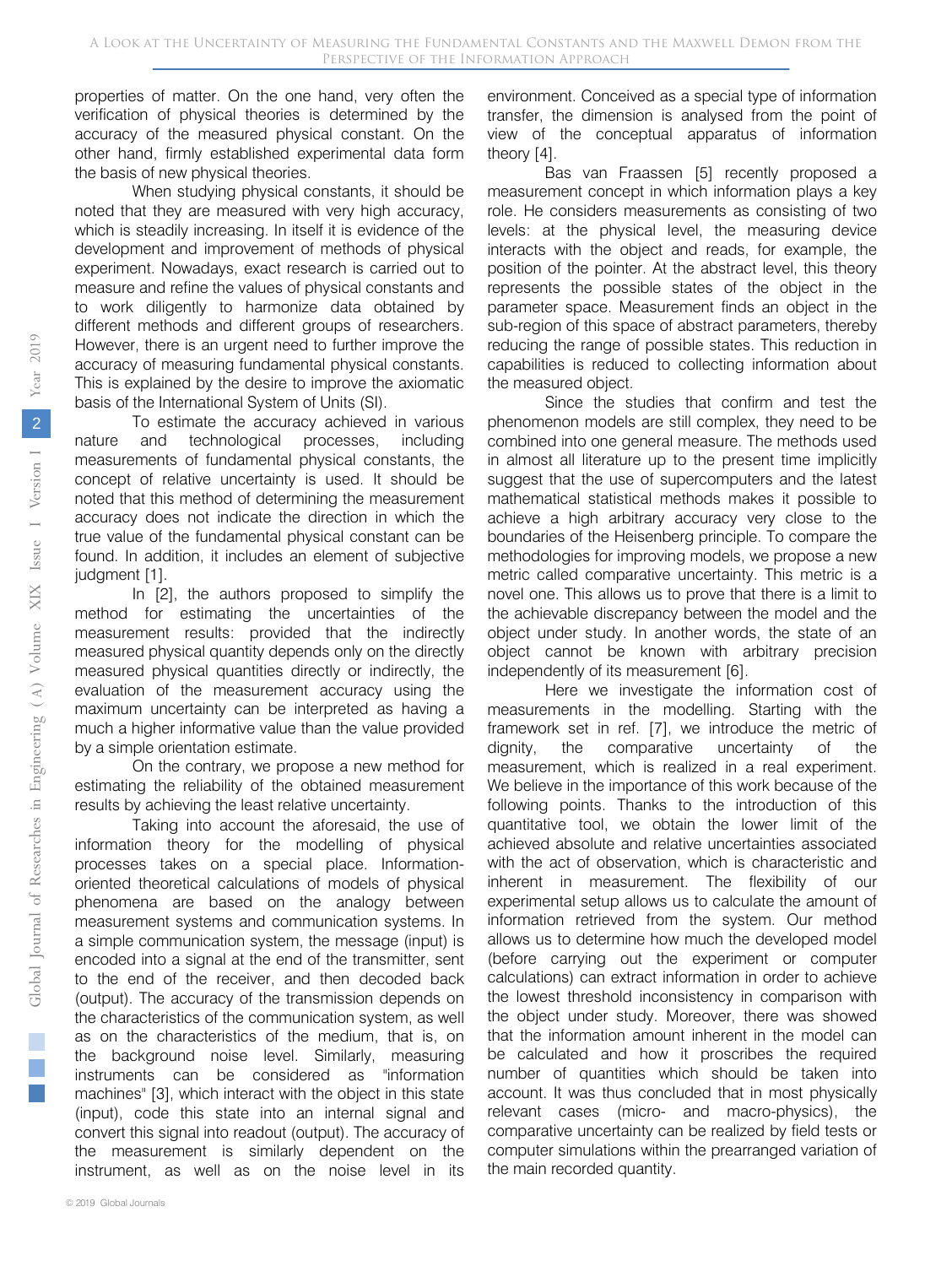The information-oriented approach was applied for design of thermal energy storage systems [8], technological processes of slurry ice production [9], climate models and spacecraft heating [10]. Since the information approach provides a theoretically grounded value of relative uncertainty, with great certainty, one can estimate the admissibility of a particular measurement result. It can also be easily updated when new measurements come out. The approach can also be used for the measurements of the fundamental physical constants and will greatly shorten the duration of the studies and the design stage, thereby reducing the cost of the projects. This moment, it will be revised for a very controversial, at the current level of understanding nature by scientists, measurements of Hubble constant and concept of the Maxwell's demon.

Our work is organized as follows. In the next section, we introduce an information-oriented approach and a methodology for calculating relative and comparative uncertainties. In Section III, we use the information method to analyze the relative uncertainties of the Hubble, Boltzmann, Planck, fine structure, and gravitational constants. In addition, we analyze the paradox of Maxwell's demon and we apply the Landauer limit to calculate the amount of information corresponding to energy contained in the universe, with a known radius. We discuss in Section 4 and conclude in Section 5.

#### II. Key Concepts from Information-ORIENTED APPROACH

 $\mu_{\rm SI}$  – hypothesis, for calculating the lowest comparative uncertainty of the researched quantity based on principles of information and similarity theories with the usage of the International system of units (SI), is formulated. Following it, the certain uncertainty exists before starting experiment due only the known recorded number of quantities. In turn, the dimensionless comparative uncertainty *ε* of the dimensionless quantity *u*, which varies in a predetermined dimensionless interval *S*, for a given number of selected physical dimensional quantities *z''*, and *β''* (the number of the recorded base quantities) can be determined from the relation: In seminal paper [7] the approach, called

$$
\epsilon = \Delta u /S \leq [(z'-\beta')/(\Psi-\xi) + (z''-\beta'')/(z'-\beta')] \qquad (1)
$$

where Δu is the dimensionless uncertainty of physicalmathematical model describing the experiment of measurement of the dimensionless quantity u;

*ξ* is a number of the base quantities with independent dimension; SI includes the following seven (ξ =7) base primary quantities: *L* is the length, *M* is weight, *Т* is time, *I* is electric current, <sup>Θ</sup> is thermodynamic temperature, *J* is force of light, *F* is a number of substances. The dimension of any derived

quantity *q* can only express a unique combination of dimensions of base quantities in different degrees [11]:

$$
\mathbf{q} \supset \mathbf{L}^{\prime} \mathbf{M}^m \mathbf{T}^t \mathbf{I}^i \mathbf{\Theta}^{\Theta} \mathbf{J}^i \mathbf{F}^f. \tag{2}
$$

*l*, *m*... *f* are exponents of quantities, the range of each has maximum and minimum value; according to [12], integers are the following:

$$
-3 \le l \le +3, \quad -1 \le m \le +1, -4 \le t \le +4, -2 \le i \le +2, \quad (3)
$$
  

$$
-4 \le \Theta \le +4, -1 \le j \le +1, -1 \le t \le +1;
$$

The exponents of quantities take only integer values [12], so the number of choices of dimensions for each quantity  $e_k$ ,  $k = \{l, m... 1\}$  according to (3) is the following:

$$
e_i = 7; e_m = 3; e_i = 9; e_i = 5; e_\theta = 9; e_i = 3; e_i = 3; (4)
$$

where, for example,  $L^{-3}$  is used in a formula of density, and  $\Theta^4$  in the Stefan-Boltzmann law.

The total number of dimension options of physical quantities equals *Ψ\* =* ∏ *<sup>k</sup> –1* 

$$
\Psi^* = e_i \, e_m \, e_t \, e_i \, e_\theta \, e_j \, e_t - 1 = 7.3.9.5.9.3.3 - 1 = 76,544, \quad (5)
$$

where "-1" corresponds to the occasion when all exponents of base quantities in the formula (2) are treated to zero dimension;  $\Pi$  is a product of  $e_k$ ;

The value *Ψ\** includes both required, and inverse quantities (for example,  $L^{\gamma}$  – length,  $L^{-\gamma}$  – running length). The object can be judged knowing only one of its symmetrical parts, while others structurally duplicating this part may be regarded as information empty [13]. Therefore, the number of options of dimensions may be reduced in 2 times. It means that the total number of dimensional physical quantities without inverse quantities for SI equals.

$$
\Psi = \Psi^* / 2 = 38,272; \tag{6}
$$

*z'* is a total number of dimensional physical quantities in the chosen class of phenomena (COP); in SI frames, every researcher selects a particular COP to study material object. COP is a set of physical phenomena and processes described by a finite number of base and derived quantities that characterize certain features of material object from the position with qualitative and quantitative aspects [14]. In studying mechanics, for example, which widely applied for the Newtonian gravitational constant measurements with a torsion balance, the base units of SI are typically used: *L, M, Т (LMT)*. In publications relating to the measurement, for example, of the Boltzmann constant, the model corresponds to  $COP_{\rm SI} \equiv LMT\theta$ ;

*β'* is the number of base physical quantities in the chosen COP; taking into account  $t$  –theorem [11], a total number of dimensionless criteria  $\mu_{\text{S}} = \Psi - \xi$ inherent in SI equals.

$$
\mu_{\text{SI}} = \Psi - \xi = 38,265. \tag{7}
$$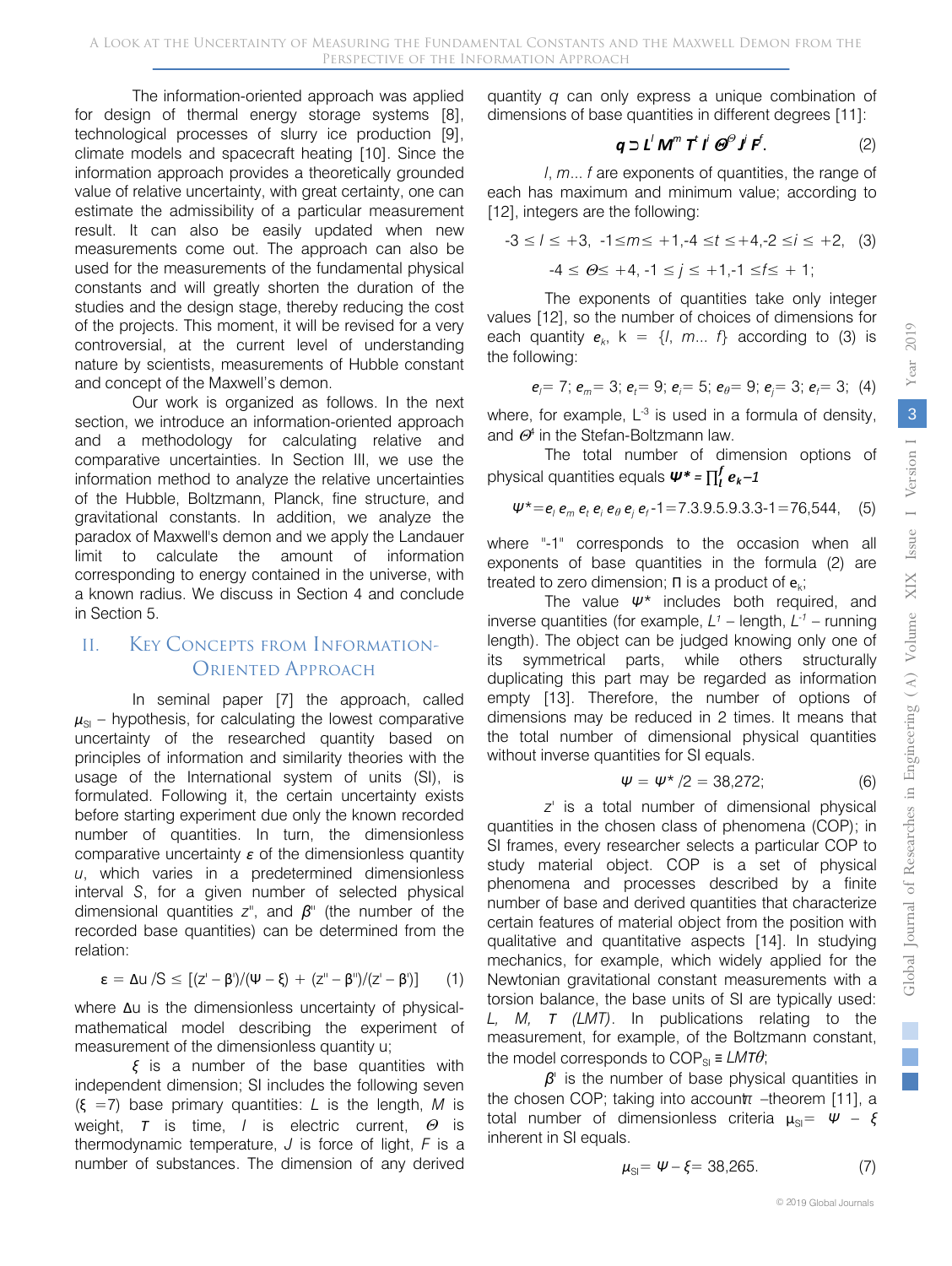Equation (1) quantifies Δ*u*/*S* caused by the limited number of quantities taken into account in the theoretical or experimental analysis of researched quantity. On the other hand, it also sets a limit on the expedient increasing of the measurement accuracy in conducting experimental studies. In turn, Δ*u*/*S* is not a purely mathematical abstraction. It has a physical meaning, consisting in the witness that in nature there is a fundamental limit to the accuracy of displaying any observed material object, which cannot be surpassed by any improvement of instruments and methods of measurement. The reality of the environment is the obvious a *priori* condition for the modeling of the investigated material object. By allocating the interested process or phenomenon, the unknown relationships between the content of object and the environment are "broken". In this context it is obvious that an overall uncertainty of the model including inaccurate input data, physical assumptions, the approximate solution of the integral-differential equations, etc., will be larger than *Δu*. Thus, *Δu* is only one lowest component of a possible mismatch of real object and its modeling results.

In fact, equation (1) can be regarded as the conformity principle (uncertainty relation) for the process of model development. No model can produce results that contradict the relation (1). That is, any change in the level of the detailed description of the observed object (*z''*-*β''*; *z'*-*β'*) causes a change in the minimum comparative uncertainty value *Δpmm*/*S* of the model of a specific COP and in the achieved accuracy of each main quantity, characterizing the internal structure of the object. In other words, the *conformity principle* fundamentally establishes the accuracy limit (for a given class of phenomena) of simultaneously defining a pair of quantities, observed by a conscious researcher, particularly, the absolute uncertainty in the measurement of the investigated quantity and the interval of its changes.

Equating the derivative of *Δu/S* (1) with respect to *z'*-*β'*, to zero, we obtain the condition for achieving the minimum comparative uncertainty for a particular COP:

$$
(z'-\beta')^2/(\psi-\xi) = (z''-\beta'')
$$
 (8)

It should be noted that, for example, for the electromagnetism processes (COP<sub>SI</sub> ≡ *LMTI*), which are used usually for the Rydberg constant measurements, the lowest comparative uncertainty  $\varepsilon_{\text{LMTI}}$  can be reached at the following conditions:

$$
(z'-\beta') = (e_1 e_m e_t e_i - 1)/2 - 4 = (7 \cdot 3 \cdot 9 \cdot 5 - 1)/2 - 4 = 468 \quad (9)
$$

$$
(z'' - \beta'') = (z' - \beta')^2 / (\psi - \xi) = 468^2 / 38,265 \approx 6
$$
 (10)

Then one can calculate an achievable<br>htive.upportaint.com comparative uncertainty  $\varepsilon_{\text{LMT}}$ 

$$
\varepsilon_{LMTI} = (\Delta U/S)_{LMTI} = 468/38,265 + 6/468 \approx 0.0244 \quad (11)
$$

Below is Table 1 introducing different class of phenomena and the corresponding achievable comparative uncertainties and recommended number of quantities.

Let to apply the above-mentioned method to determine the minimum possible measurement uncertainty of several fundamental physical constants.

| <i>Table 1:</i> Comparative uncertainties and recommended |
|-----------------------------------------------------------|
| number of dimensionless criteria                          |

| $COP_{\rm SI}$ | Comparative uncertainty | Number of criteria |
|----------------|-------------------------|--------------------|
| LMT            | 0.0048                  | 0.2 < 1            |
| LMTF           | 0.0146                  | $\geq$ 2           |
| LMTI           | 0.0244                  | $\leq 6$           |
| <i>LMTO</i>    | 0.0442                  | $\cong$ 19         |
| LMTIF          | 0.0738                  | $\leq 52$          |
| <b>LMTOF</b>   | 0.1331                  | $\cong$ 169        |
| <b>LMTOI</b>   | 0.2220                  | $\cong$ 471        |
| <b>LMTOFI</b>  | 0.6665                  | $\cong$ 4,249      |

For these purposes the reader needs to remember that if the range of observation *S* is not defined, the information obtained during the observation or measurement cannot be determined, and the entropic price becomes infinitely large [15]. In the framework of the information-oriented approach, it seems that the theoretical limit of the absolute and relative uncertainties depends on the empirical value, that is, possible interval of placing (the observed range of variations) *S* of the measured physical constant. In other words, the results will be completely different if a larger interval of changes is considered in the measured fundamental physical constant. It is right, however, if *S* is not declared, the information obtained in the measurement cannot be determined. Any specific measurement requires certain (finite) a priori information about the components of the measurement and interval of observation of the measured quantity. These requirements are so universal that it acts as a postulate of metrology [16]. This, the observed range of variations, depends on the knowledge of the developer before undertaking the study. "If nothing is known about the system studied, then *S* is determined by the limits of the measuring devices used" [15].

That is why, taking into account Brillouin's suggestions, there are two options of applying the conformity principle to analyze the measurement data of the fundamental physical constants.

First, this principle dictates, factually, analyzing the data of the magnitude of the achievable relative uncertainty at the moment taking into account the latest results of measurements. The extended range of changes in the quantity under study *S* indicates an imperfection of the measuring devices, which leads to a large value of the relative uncertainty. The development of measuring technology, the increase in the accuracy of measuring instruments, and the improvement in the existing and newly created measurement methods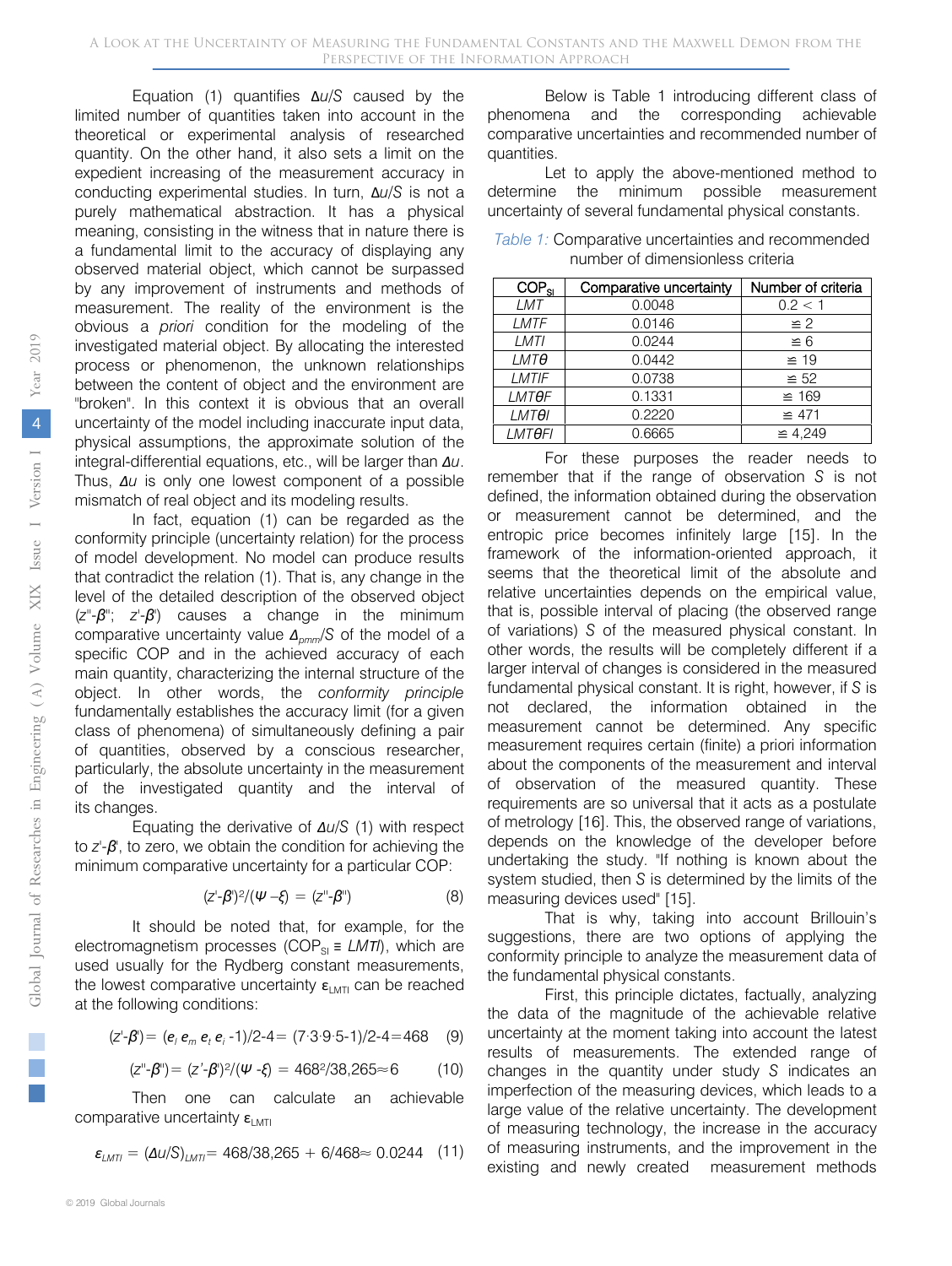together lead to an increase in the knowledge of the object under study and, consequently, the magnitude of the achievable relative uncertainty decreases. However, this process is not infinite and is limited by the conformity principle. The reader should bear in mind that this conformity principle is not a shortcoming of the measurement equipment or engineering device, but of the way the human brains work. When predicting behavior of any physical process, physicists are, in fact, predicting the perceivable output of instrumentation. It is true that, according to the *µ*-hypothesis, observation is not a measurement, but a process that creates a unique physical world with respect to each particular observer. Thus, in this case, the range of observation (possible interval of placing) of the fundamental physical constant *S* is chosen as the difference between the maximum and minimum values of the physical constant measured by different scientific groups during a certain period of recent years. Only in the presence of the results of various experiments one can speak about the possible appearance of a measured value in a certain range. Thus, using the smallest attainable comparative uncertainty inherent in the selected class of phenomena during measuring the fundamental constant, it is possible to calculate the recommended minimum relative uncertainty that is compared with the relative uncertainty of each published study. In what follows, this method is denoted as IARU and includes the following steps:

- 1. From the published data of each experiment, the value *z*, relative uncertainty  $r<sub>z</sub>$  and standard uncertainty *uz* (possible interval of *u* placing) of the fundamental physical constant are chosen.
- 2. The experimental absolute uncertainty *Δ<sup>z</sup>* is calculated by multiplying the fundamental physical constant value *z* and its relative uncertainty *rz* attained during the experiment,  $\Delta_z = z \cdot r_z$ .
- 3. The maximum *zmax* and minimum *zmin* values of the measured physical constant are selected from the list of measured values  $z_i$  of the fundamental physical constant mentioned in different studies.
- 4. As a possible interval for placing the observed fundamental constant  $S_{z}$ , the difference between the maximum and minimum values is calculated,  $S_z = Z_{max} - Z_{min}$ .
- 5. The selected comparative uncertainty *ε<sup>T</sup>* (Table 1) inherent in the model describing the measurement of the fundamental constant is multiplied by the possible interval of placement of the observed fundamental constant  $S<sub>z</sub>$  to obtain the absolute experimental uncertainty value ΔIARU in accordance with the IARU,  $\Delta_{IARU} = \varepsilon_T \cdot S_z$ .
- 6. To calculate the relative uncertainty  $r_{IARI}$  in accordance with the IARU, this absolute uncertainty *ΔIARU* is divided by the arithmetic mean of the

selected maximum and minimum values,  $r_{IARI} = \Delta_{IARI} / ((z_{max} + z_{min})/2).$ 

- 7. The relative uncertainty obtained r<sub>IARU</sub> is compared with the experimental relative uncertainties  $r_i$ achieved in various studies.
- 8. According to *IARU*, a comparative experimental uncertainty of each study, ε<sub>IARUi</sub> is calculated by dividing the experimental absolute uncertainty of each study *Δ<sup>z</sup>* on the difference between the maximum and minimum values of the measured fundamental constant  $S_z$ ,  $\varepsilon_{IARUi} = \Delta_z / S_z$ . These calculated comparative uncertainties are also compared with the selected comparative uncertainty  $\epsilon$ <sub>T</sub> (Table 1).

Second, *S* is determined by the limits of the measuring devices used [15]. This means that as the observation interval in which the expected true value of the measured fundamental physical constant is located, a standard uncertainty is selected when measuring the physical constant in each particular experiment. Compared with various fields of technology, experimental physics is better for the fact that in all the researches, the experimenters introduce the output data of the measurement with uncertainty bars. At the same time, it should be remembered that the standard uncertainty of a particular measurement is subjective, because the conscious observer probably did not take into account this or that uncertainty. The experimenters calculate the standard uncertainty, taking into account all possibilities, they noticed the measured uncertainties. Then, one calculates ratio between the absolute uncertainty reached in an experiment and standard uncertainty, acting as a possible interval for allocating a fundamental physical constant. So, in the framework of the information approach, the comparative uncertainties achieved in the studies are calculated, which in turn are compared with the theoretically achievable comparative uncertainty inherent in the chosen class of phenomena. Standard uncertainty can be calculated also for quantities that are not normally distributed. Transformation of different types of uncertainty sources into standard uncertainty is very important. In what follows, this method is denoted as IACU and includes the following steps:

- 1. From the published data of each experiment, the value *z*, relative uncertainty *r<sub>z</sub>* and standard uncertainty  $u<sub>z</sub>$  (possible interval of placing) of the fundamental physical constant are chosen.
- 2. The experimental absolute uncertainty *Δ<sup>z</sup>* is calculated by multiplying the fundamental physical constant value *z* and its relative uncertainty *rz* attained during the experiment,  $\Delta_z = z \cdot r_z$ .
- 3. The achieved experimental comparative uncertainty of each published research ε*IACUi* is calculated by dividing the experimental absolute uncertainty *Δ<sup>z</sup>* on the standard uncertainty  $u_z$ ,  $\epsilon_{\text{ACUii}} = \Delta_z / u_z$ .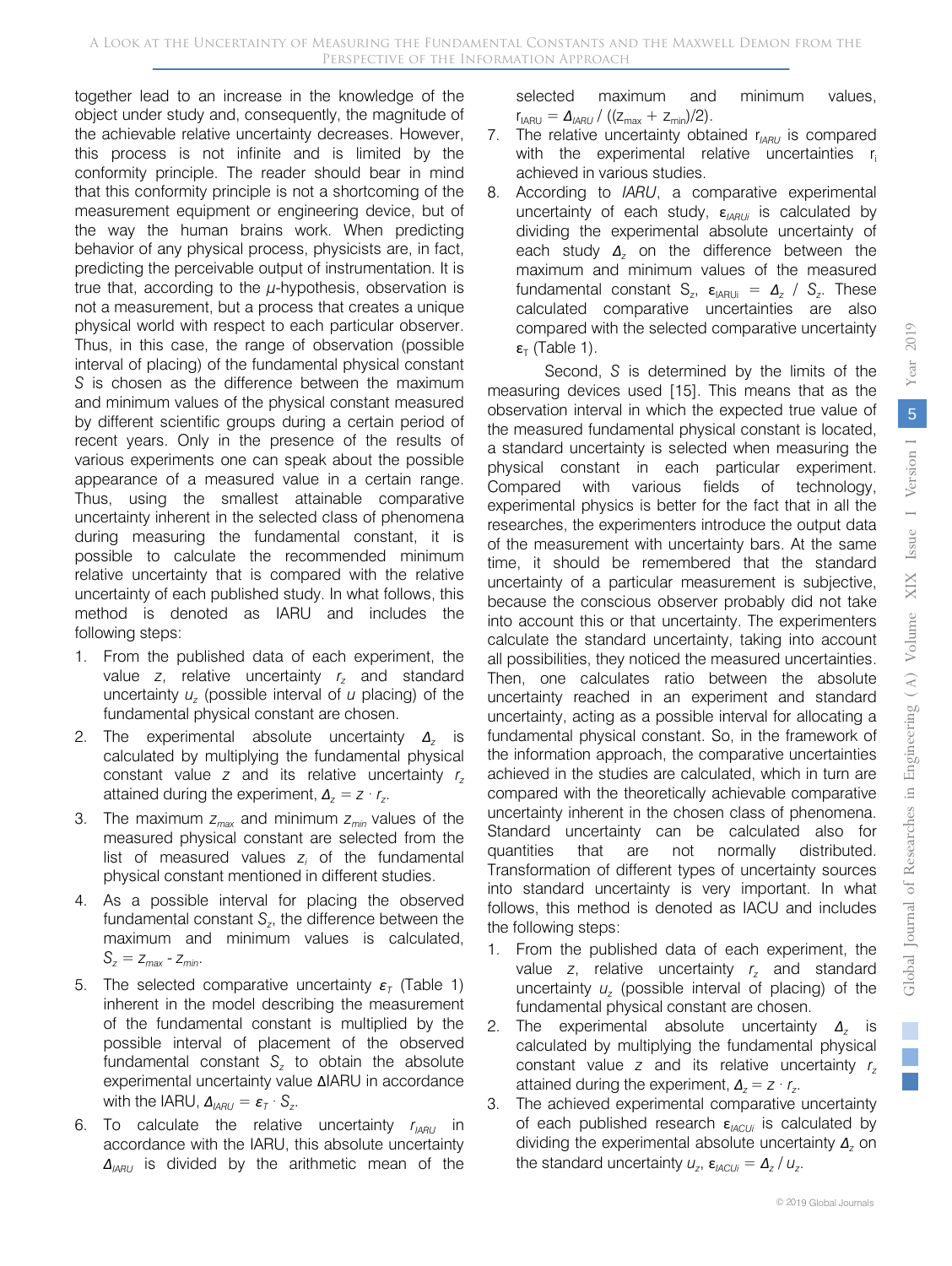4. The experimental calculated comparative uncertainty  $\varepsilon_{ACUi}$  is compared with the selected comparative uncertainty  $\epsilon_T$  (Table 1) inherent in the model, which describes the measurement of the fundamental constant.

#### III. Applications

On the one hand, equation (1) requires the use of an experimental stand with the number of variables corresponding to the chosen class of phenomena. On the other hand, equation (1) clearly indicates the impossibility to develop an experimental device that allows to achieve the exact value of the selected comparative uncertainty for a given measurement result. Its introduction emphasizes the need for the development of new experimental stands suitable for quantifying the quantity under study. The *μ*<sub>SI</sub>-hypothesis given in equation (1) makes the lower bound of the change in the entropy of the chosen model inaccessible from theoretical considerations. Our experiment allows us to estimate the comparative uncertainty *Δu* / *S* from the published results, although this is not equivalent to measuring the actual changes in the fundamental constant. This trend is reflected in the spread of the value of comparative uncertainty in comparison with its theoretical-informational lower limit, depending on the chosen class of phenomena.

#### *a*) *Hubble constant H*<sub>0</sub>

The current state of Hubble's constant  $H_0$ definitions gives the scale of the length of the universe, connecting the speed of expansion of objects with their distance. There are two broad categories of measurements. In the first case (Λ Cold Dark Matter model - ΛCDM), individual astrophysical objects are used that have some property that allows them to determine their internal brightness or size or allows them to determine their distance geometrically. The second category includes the use of a cosmic microwave background (CMB) in the sky, or the correlation between large samples of galaxies, to determine information about the geometry of the universe and, consequently, the Hubble constant, usually in combination with other

cosmological parameters. The current results give a range of the Hubble constant changes from 67 km·s-1· Mpc-1 to 74.3 km·s-1· Mpc-1. Whether there is a discrepancy and whether a new physics is needed to solve it depends on details of the systematic of objectoriented methods, as well as on assumptions about other cosmological parameters and on what data sets are combined in the case of sky methods. Maybe the Hubble constant discrepancy is just due unaccounted uncertainties.

Of course, all these measurements have uncertainty. Each research team first produces unprocessed measurements, then attempts to explain the vagaries of individual telescopes, astrophysical unknowns and countless other sources of uncertainty that can hold astronomers all day. Then, all the individual published studies are combined into a single number for the rate of expansion, as well as a measure of how vague this number is.

Several research publications made during 2009-2018 [17-25] were analysed from the position of the introduction of clear achieved values of the relative uncertainty with a published possible interval of H0 placing. Comparative uncertainties in the measurement of the Hubble constant are calculated. The reader must bear in mind that measurements closed to ΛCDM belong COP<sub>SI</sub> ≡ *LMTθ* and the Hubble constant measurements closed to CMB belong to  $COP_{\text{SI}} \equiv LMT$ . In the framework of the information-oriented approach it is impossible not only to achieve, but also to approach the smallest relative uncertainty when using  $COP_{\text{SI}} \equiv LMT$ (see Table 1): the optimal number of the dimensionless criteria is less 1.That is why, further calculations will be carried out only for COP<sub>SI</sub> ≡ *LMTθ*.

In order to apply the stated approach (*IARU*), as the possible measurement interval  $H_0$ , there was chosen the difference in its values obtained in two projects:  $H_{\text{0min}}$  = 67.0 km·c-1·Mpc<sup>-1</sup> [25] and  $H_{\text{0max}}$  = 72.5 km·  $c^{-1}$ ·Mpc<sup>-1</sup> [21].

Then the possible observable range  $S_H$  of changes  $H_0$  and the average value  $H_{0}$ <sub>aver</sub> are equal:

$$
S_{\rm H} = H_{\rm 0max} - H_{\rm 0min} = 5.5 \, (\text{km} \cdot \text{c}^{-1} \cdot \text{Mpc}^{-1}) \tag{12}
$$

$$
(H_0)_{\text{aver}} = (H_{0\text{max}} + H_{0\text{min}})/2 = 69.75 \text{(km} \cdot \text{c}^{-1} \cdot \text{Mpc}^{-1}).
$$
\n(13)

Applying the *IARU* approach, one can calculate the desired value of the relative uncertainty  $(r_H)_{LMT\theta}$ , by which the researchers in the future are going to measure the true value of  $H_0$ . Measuring equipment, test bench and a measurement model of  $H_0$  correspond to COPSI ≡ *LMТθ* (Table 1)

$$
(\varepsilon_{\rm H})_{LMT\theta} = 0.0442. \tag{14}
$$

Then an absolute uncertainty  $(\Delta_H)_{LMT\theta}$  for COP<sub>SI</sub> = LMT $\theta$ *.* 

$$
(\Delta_{\rm H})_{LMT\theta} = (\varepsilon_{\rm H})_{LMT\theta} \cdot S_{\rm H} = 0.0442 \cdot 5.5 = 0.243199 \text{ (m}^{-1}). \tag{15}
$$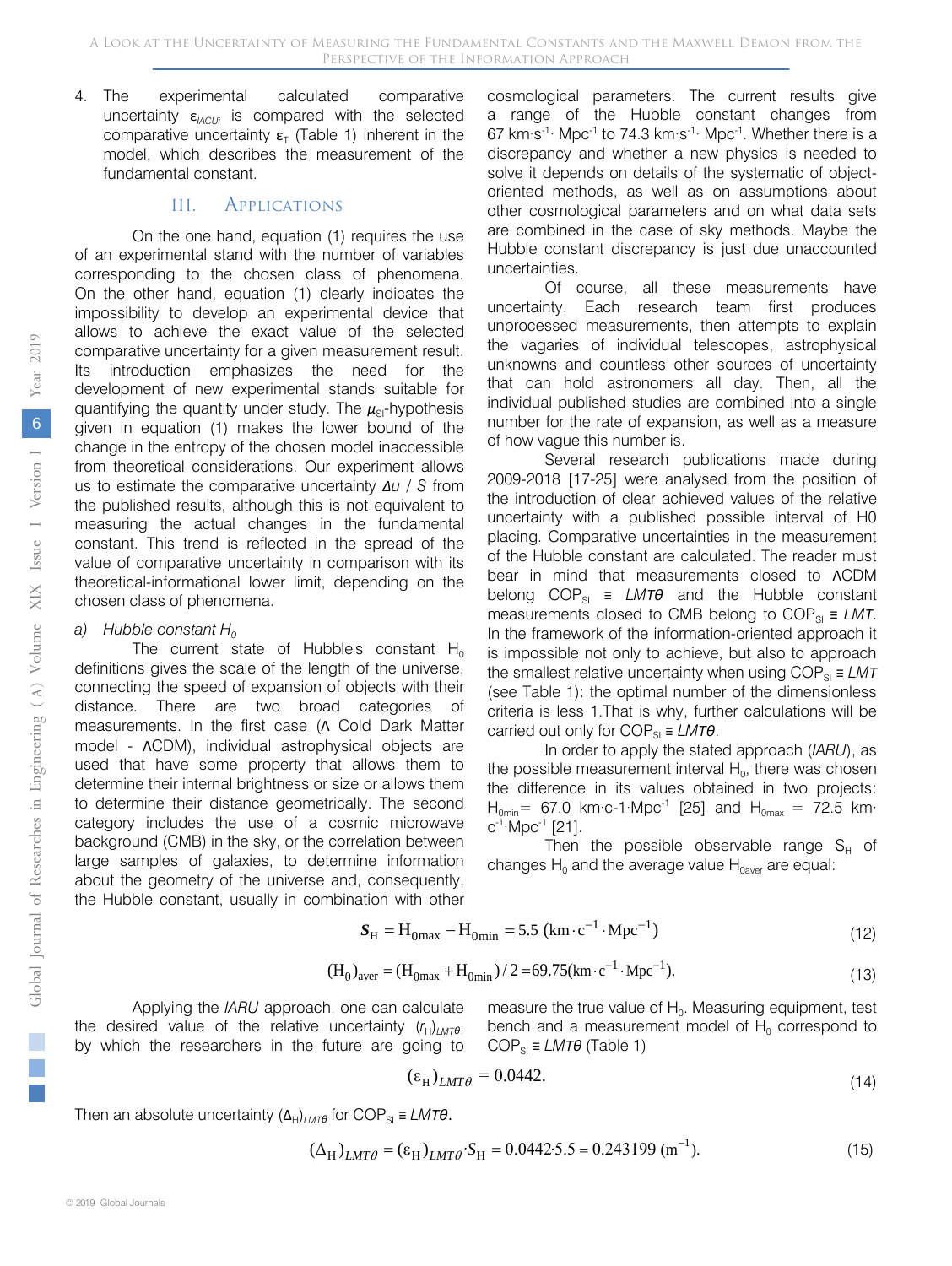| Year | Hubble<br>constant                    | Achieved<br>relative<br>uncertainty | Absolute<br>uncertainty               | $H_0$ possible<br>interval of<br>placing | Calculated<br>comparative<br>uncertainty                 | Calculated<br>comparative<br>uncertainty                   | Ref.   |
|------|---------------------------------------|-------------------------------------|---------------------------------------|------------------------------------------|----------------------------------------------------------|------------------------------------------------------------|--------|
|      | н.                                    |                                     | Δ <sub>н</sub>                        | uн                                       | $\varepsilon_{\rm H}$ = $\Delta_{\rm H}$ /u <sub>H</sub> | $\varepsilon_{\rm H}$ ' = $\Delta_{\rm H}$ /S <sub>H</sub> |        |
|      | km·c <sup>-1</sup> ·Mpc <sup>-1</sup> | г,                                  | km·c <sup>-1</sup> ·Mpc <sup>-1</sup> | km·c <sup>-1</sup> ·Mpc <sup>-1</sup>    | <b>IACU</b>                                              | <b>IARU</b>                                                |        |
| 2009 | 71.9                                  | 0.038                               | 2.7                                   | $5.2**$                                  | 0.5192                                                   | 0.49                                                       | $[17]$ |
| 2011 | 72.0                                  | 0.042                               | 3.0                                   | $4.7*$                                   | 0.6383                                                   | 0.55                                                       | [18]   |
| 2011 | 71.0                                  | 0.035                               | 2.5                                   | $6.0**$                                  | 0.4167                                                   | 0.45                                                       | [19]   |
| 2013 | 69.32                                 | 0.012                               | 0.8                                   | $4.3***$                                 | 0.1860                                                   | 0.15                                                       | [20]   |
| 2014 | 72.5                                  | 0.034                               | 2.5                                   | $6.5*$                                   | 0.3846                                                   | 0.45                                                       | [21]   |
| 2014 | 69.6                                  | 0.010                               | 0.7                                   | $1.4*$                                   | 0.5000                                                   | 0.13                                                       | [22]   |
| 2015 | 68.11                                 | 0.013                               | 0.86                                  | $1.4*$                                   | 0.6143                                                   | 0.16                                                       | [23]   |
| 2016 | 67.8                                  | 0.013                               | 0.9                                   | $2.2**$                                  | 0.4091                                                   | 0.16                                                       | $[24]$ |
| 2018 | 67.0                                  | 0.013                               | 0.9                                   | $1.0**$                                  | 0.9000                                                   | 0.16                                                       | $[25]$ |

*Table 2:* Hubble constant determinations and relative and comparative uncertainties achieved

 *\* Data are introduced in [23];*

 *\*\* Data are introduced in [26]*

In this case, the lowest relative uncertainty  $r_{LMT}$ *θ* for COP<sub>SI</sub> ≡*LMTθ* is as follows:

$$
r_{LMT\theta} = \Delta_{LMT\theta} / ((H_{max} + H_{min}) / 2) = 0.0035. \quad (16)
$$

An analysis of the data given in Table 2 [17-25], shows that during the last decade there has been sharp increase in the accuracy of measuring  $H_0$  from the point of view of reducing the relative uncertainty.

Following the method *IARU*, it is seen from the data given in Table 2 that there was too a significant improving the accuracy of the measurement of the Hubble constant during last decade. It is authorized true when based on calculation of the relative and comparative uncertainties. Judging the data by the comparative uncertainty following to *IACU*, one can see that the measurement accuracy was not improved. At the same time, there is yet a large gap between the comparative uncertainty calculated according to the information-oriented approach  $\varepsilon_{M}$ <sup> $\tau$  $\theta$ </sup> =0.0442 and the experimental magnitudes achieved during measuring  $H<sub>0</sub>$ . It must be mentioned that, most likely, the exactness of Hubble constant as other fundamental physical constants, cannot be infinite. Therefore, the development of a larger number of designs and improvement of the various experimental facilities for the measurement of Hubble constant is an absolute must. In addition, the difference may be explained by the fact that experimenters take into account a very contrast number of quantities in comparison with the formulated number according to the information-oriented approach (Table 1).

Despite the very depressing situation revealed by using the information-oriented method to estimate the accuracy of the Hubble constant measurement, being optimistic, we can hope that in the near future scientists will be able to improve the measurement technique. On the other hand, as the analysis presented in the next chapter will show, measurements of other fundamental constants are performed with much higher accuracy, and the results of experimental studies coincide with the values recommended in the framework of the information approach.

#### *b)* Analysing publications of measurements of  $k_b$ , h,  $N_{A}$ , *α-1 and G*

Taking into account the methodology mentioned in Key concepts from information-oriented approach, there were analysed the measurement results of Boltzmann constant, Planck constant, Avogadro constant, inverse fine structure constant and gravitational constant published in different journals and CODATA recommendations. Data inherent in only relative uncertainties calculated according to *IARU* are introduced in Table 3[27].

| Fundamental<br>constant            | Designation   | Dimension                                | Class of<br>phenomena | The analyzed<br>interval of<br>publications | Published,<br>recommended relative<br>uncertainty | Calculated relative<br>uncertainty<br>' IARU') |
|------------------------------------|---------------|------------------------------------------|-----------------------|---------------------------------------------|---------------------------------------------------|------------------------------------------------|
| Boltzmann constant                 | $k_{\rm b}$   | $m^2$ ка с <sup>-2</sup> К <sup>-1</sup> | <b>LMTOF</b>          | 2015 - 2018                                 | $3.7 \cdot 10^{-7}$ [28]                          | $2.8 \cdot 10^{-7}$                            |
| Plank constant                     |               | $m^2$ · $\kappa$ q· $c^2$                | LMTI                  | 2007 - 2014                                 | $9.1 \cdot 10^{-9}$ [29]                          | $87.10^{-9}$                                   |
| Avogadro constant                  | $N_A$         | $mol-1$                                  | LMTF                  | $2001 - 2015$                               | $2.10^{-8}$ [30]                                  | $17.10^{-8}$                                   |
| Inverse fine structure<br>constant | $\alpha^{-1}$ |                                          | LMT                   | 2006 - 2014                                 | $2.9 \cdot 10^{-11}$ [31]                         | $2.9 \cdot 10^{-11}$                           |
| Gravitational constant             | G             | $m^3$ $\kappa q^{-1}$ $c^{-2}$           | LMTI                  | 2000-2016                                   | $4.7 \cdot 10^{-5}$ [32]                          | $1.35 \cdot 10^{-5}$                           |

*Table 3:* Fundamental physical constants: recommended and calculated relative uncertainties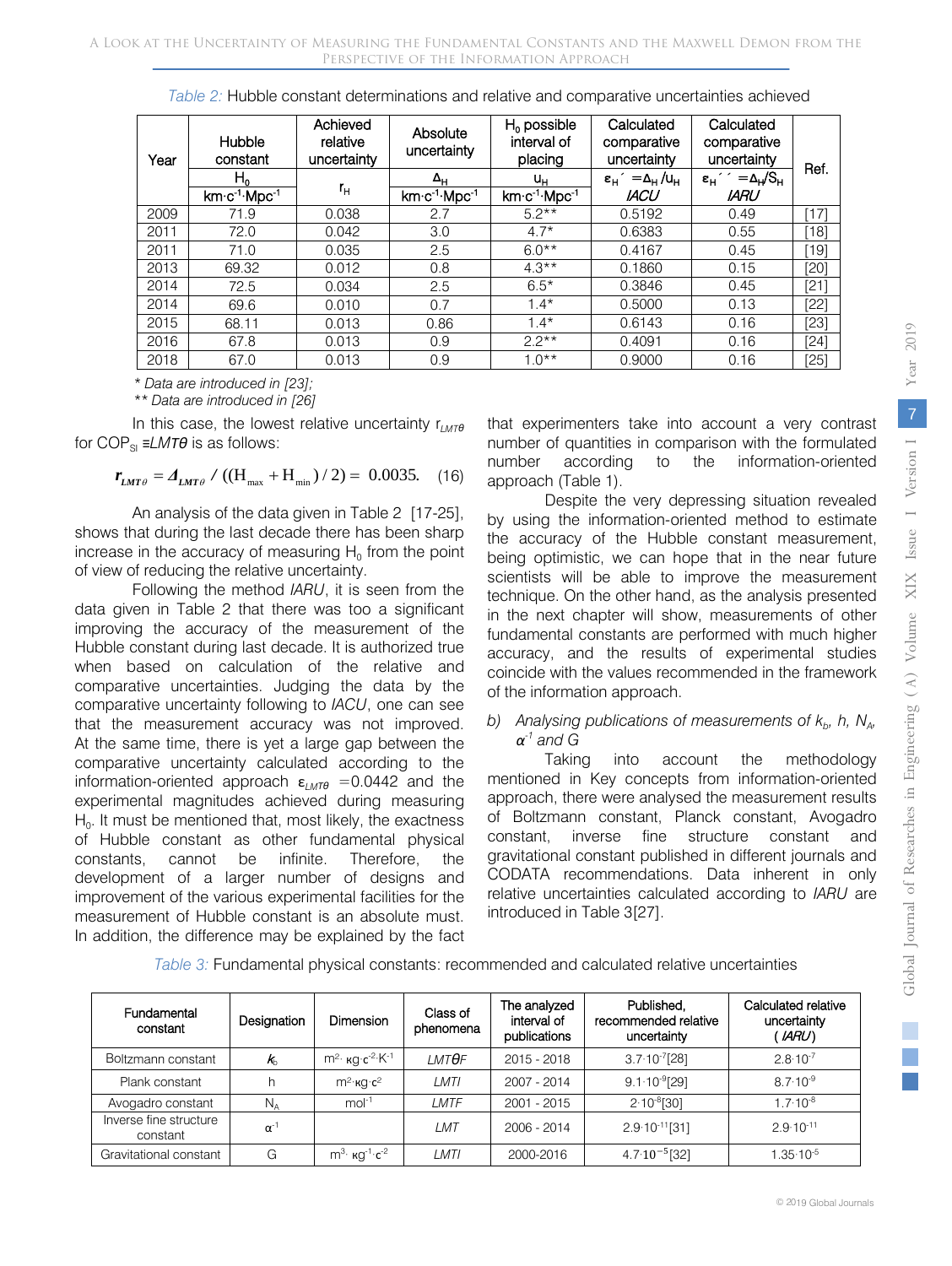It is seen from Table 3 that published recommended values of relative uncertainties are consistent with the same calculated according to *IARU*. This fact confirms that the theoretically grounded information approach allows for crafting of a meaningful picture of future results. However, the quantity that need to be predicted is generally not experimentally observable before the prediction, since otherwise no prediction would be needed. Assessing the credibility of such extrapolative predictions is challenging. In validation CODATA's approach, the model outputs for observed quantities are constructed, using modern advanced Bayesian statistical methods and powerful computers to determine if they are consistent. By itself, this consistency only ensures that the model can predict the measured physical constants under the conditions of the observations [33]. This limitation dramatically reduces the utility of the CODATA's effort for decision making because it implies nothing about predictions for scenarios outside of the range of observations. So, these remarks define the main principal difference between CODATA's approach and the informationbased and theoretically grounded method.

It should be noted that the proposed method is not considered universal, since it does not answer the question of choosing specific physical quantities for better representation of the surrounding world. The information-oriented approach for estimating the model's uncertainty does not involve a spatio-temporal or causal relationship between the quantities involved. Instead, it takes into account only the differences between their numbers. However, this method can be firmly asserted that this method reveals an inconsistency between the various methods of measuring a particular fundamental constant  $H_0$ .

#### *c) Maxwell demon*

Over the past twenty years, both information in the form of a certain substance, and methods of information theory are the subject of special attention of scientists, engineers and philosophers. A great number of studies are devoted not only to clarifying the internal content of the concept of INFORMATION, but also to the application of this unique substance in all fields of human activity: physics, chemistry, biology, psychology, business, etc. The number of theories offered is uncountable. Impressive practical results were obtained using information theory in the field of quantum mechanics, telecommunications, medicine, marketing and the development of non-lethal weapons. At the same time, in theoretical and experimental physics, the number of research papers (with a specific *quantitative* result) using information theory is catastrophically small; they can be counted on the fingers. The author, being a convinced practitioner, took the liberty and did not delve into the endless and unconvincing theoretical discussions in order to realize the usual calculations

(in the sense that all known and generally accepted formulas are used) to quantify the amount of information for several examples.

What do the measurements of the fundamental constants and the Maxwell's demon have in common? In fact, a little. Adapting the  $\mu_{\rm SI}$ -hypothesis, which was used in recent years to test the achievable relative uncertainty in measuring fundamental constants, we are developing a way to better understand specific problems that are closed to the Maxwell problem.

In one of his versions, the standard Maxwell's demon is a very small intellectual being endowed with free will, and a fairly subtle tactile and perceptive organization to enable him to observe and influence individual molecules of matter. In Maxwell's thought experiment, two gas chambers, maintained at equal temperatures, are separated by an adiabatic wall with a small hole and a gate that the demon opens and closes. Observing the speed of individual molecules, the demon selectively opens and closes the gate to quickly detach from slow molecules, creating a clean temperature difference between the two chambers. Thus, as the collisions with the shutter are elastic, and moving the shutter is frictionless, no work is performed by the demon. The temperature difference that develops could be exploited by a conventional heat engine to extract work, in violation of second law of thermodynamics.

Various researchers suggested different ways by which a demon could select particles in a reversible manner. Leó Szilárd in 1929 [34] argued that the demon must consume energy in the act of measuring the particle speeds and that this consumption will lead to a net increase in the system's entropy. In fact, Szilárd formulated an equivalence between energy and information, and calculated that  $k_b \cdot \theta \cdot \ln 2$  is both the minimum amount of work needed to store one bit of binary information and the maximum that is liberated when this bit is erased, where *θ* is the temperature of the storage medium. Through latest publications [35, 36, 37, 38], one must remember [39], in which there was finally clarified that the demon's role does not contradict the second law of thermodynamics, implying that we can, in principle, convert information to free energy. Toyabe et al in [40] showed that since the energy transformed from the information is compensated by the cost of the demon's energy for manipulating information, the second law of thermodynamics is not violated when a general system involving both a particle and a demon is considered. In the proposed research system, the demon consists of macroscopic devices, such as computers. The microscopic device receives energy due to the energy consumption of the macroscopic device. In other words, using information as an energy transfer medium, this transformation of information into energy can be used to transfer energy to nano machines, even if they cannot be directly controlled. In [41] there was declared that the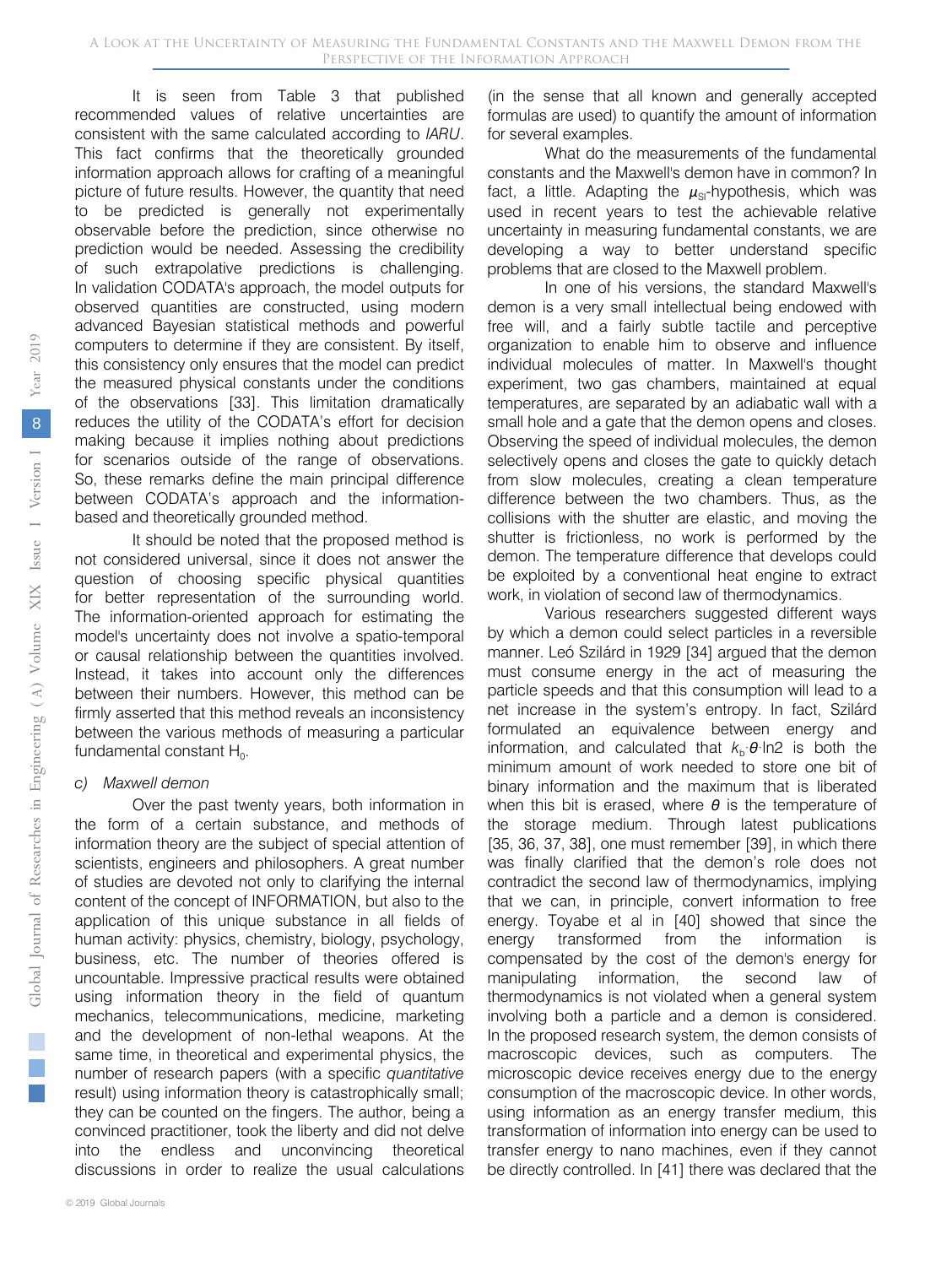Maxwell's demon can be converted into free energy by one bit of information obtained by measurement. The authors implemented an electronic Maxwell's demon based on a one-electron unit operating as a Szilard engine, where  $k<sub>b</sub> \theta \ln 2$  heat is extracted from the reservoir at a temperature *θ* by one bit of generated information. The information was encoded in the position of an additional electron in the box. The authors provided, to their knowledge, the first demonstration of extracting nearly  $k<sub>b</sub>$ ·*θ*·ln2 of work for one bit of information.

After 150 years a satisfactory additional solution of this paradox can be given [7]. In order to prevent the violation of the second law, one must assume that the demon is a conscious observer with knowledge, experience and intuition. Then, before performing any actions, in order to know the velocity of every molecule in the box, he must compose a mental model of the experiment, with no disturbances being brought into the box. In turn, the demon for the development of the model will take advantage of the already well-known International system of units (SI). When modeling a particle movement, the demon may choose quantities, for example, velocity, mass, angle of motion of the particle with respect to the shutter, temperature that may substantially differ from those chosen by another demon, as happened, for example, during the study of electrons that behave like particles or waves. That is why SI can be characterized by equally probable accounting of any quantity chosen by the demon. In this case, the total number of possible dimensionless criteria  $\mu_{\rm SI}$  of SI with the seven base quantities *L*, *M*, *T*, *I*,Θ, *J* and *F* could be calculated (7)

> $\mu_{\rm SI} = 38, 265,$  $\boldsymbol{\Delta A}^{\prime} = \mathbf{Q} \left( \mathbf{H}^{\prime}_{pr} - \mathbf{H}^{\prime}_{ps} \right) = 1 \left[ \mathbf{k}_{b} \cdot \ln \mu_{SI} - \mathbf{k}_{b} \cdot \ln \left( z - \boldsymbol{\beta}^{\prime} \right) \right] = \mathbf{g} \mathbf{k}_{b} \cdot \ln \left[ \mathbf{\mu}_{SI} / \left( z - \boldsymbol{\beta}^{\prime} \right) \right]$  (20)

> > following:

where *Δ*A' is the a priori amount of information pertaining to the observed object due to the choice of the COP.

Following the same reasoning, one can calculate the a priori amount of information ΔA", cause

where *Δ*A'' cannot be defined without declaring the chosen COP (*Δ*A'); *z"* is the number of physical dimensional quantities recorded in a mathematical model and *β''* is the number of the base quantities recorded in a model of box.

where ΔA<sub>F</sub> is measured in units of entropy [42], *z*" is the number of physical dimensional quantities recorded in the mathematical model, *β''* is the number of the base dimensional quantities recorded in a model.

$$
f_{\rm{max}}(x)=\frac{1}{2}x
$$

9.569926·10<sup>-24</sup>kg⋅m<sup>2</sup>⋅s<sup>-2</sup>⋅K<sup>-1</sup> [15, 43]. Then

 $\boldsymbol{\Delta A}_{\text{F}} = \boldsymbol{\Delta A} + \boldsymbol{\Delta A}^{\text{H}} = \boldsymbol{\kappa}_{b} \cdot \ln[\boldsymbol{\mu}_{\text{ST}} / (\boldsymbol{z}^{\text{H}} - \boldsymbol{\beta}^{\text{H}})]$  (22)

$$
\Delta \mathbf{A}_{\mathrm{b}} = \ln \left[ \mu_{\mathrm{SI}} / (z - \beta'') \right] / \ln 2(\mathrm{bits}). \tag{23}
$$

$$
z'-\beta')]==\boldsymbol{k}_{b}\cdot\ln[\boldsymbol{\mu}_{SI}/(z'-\boldsymbol{\beta}')]
$$
 (20)

by the number of recorded dimensionless criteria chosen in the model. *Δ*A" takes the following form:

$$
\mathsf{B}^{\mathsf{L}}(\mathsf{B}) = \mathsf{B}^{\mathsf{L}}(\mathsf{B})
$$

 $\Delta A'' = k_{\nu} \cdot \ln[(z - \beta') / (z - \beta'')]$  (21) A minimal amount of information  $\Delta A_F$  about the observed modeled box is calculated according to the

In order to transform  $ΔA<sub>E</sub>$  to bits  $ΔA<sub>b</sub>$ , one should

divide it by the following abstract number  $\kappa_b$ ·ln2=

Then  $\mu_{\rm SI}$  corresponds to a certain value of entropy and may be calculated by the following formula [7]:

$$
\mathbf{H} = \mathbf{k}_{b} \cdot \mathbf{ln} \boldsymbol{\mu}_{\mathrm{SI}} \tag{17}
$$

where H is entropy of SI including  $\mu_{\rm SI}$ , equally probable accounted quantities,  $k<sub>b</sub>$  is the Boltzmann's constant.

When a demon chooses the influencing factors (the conscious limitation of the number of quantities that describe an object, in comparison with the total number  $\mu_{\rm{sl}}$ ), entropy of the mathematical model changes a priori. The entropy change is generally measured as follows:

$$
\Delta \mathbf{H} = \mathbf{H}_{pr} - \mathbf{H}_{ps} \tag{18}
$$

where *Δ*H is the entropy difference between two cases, *pr* – "a priori" and *ps* - "a posteriori".

"The efficiency Q of the experimental observation method can be defined as the ratio of the information obtained to the entropy change accompanying the observation" [15]. During a thought demon's experiment, no distortion is brought into the real system, that is why  $Q=1$ . Then one can write it according to [15]:

$$
\boldsymbol{\Lambda} \mathbf{A} = \mathbf{Q} \cdot \boldsymbol{\Lambda} \mathbf{H} = \mathbf{H}_{pr} - \mathbf{H}_{ps} \tag{19}
$$

where *Δ*A is the a *priori* information quantity pertaining to the observed object.

Using Equations (17)-(19) and imposing symbols–where *z'* is the number of physical dimensional quantities in the selected COP and *β'* is the number of base quantities in the selected COP – lead to the following equation: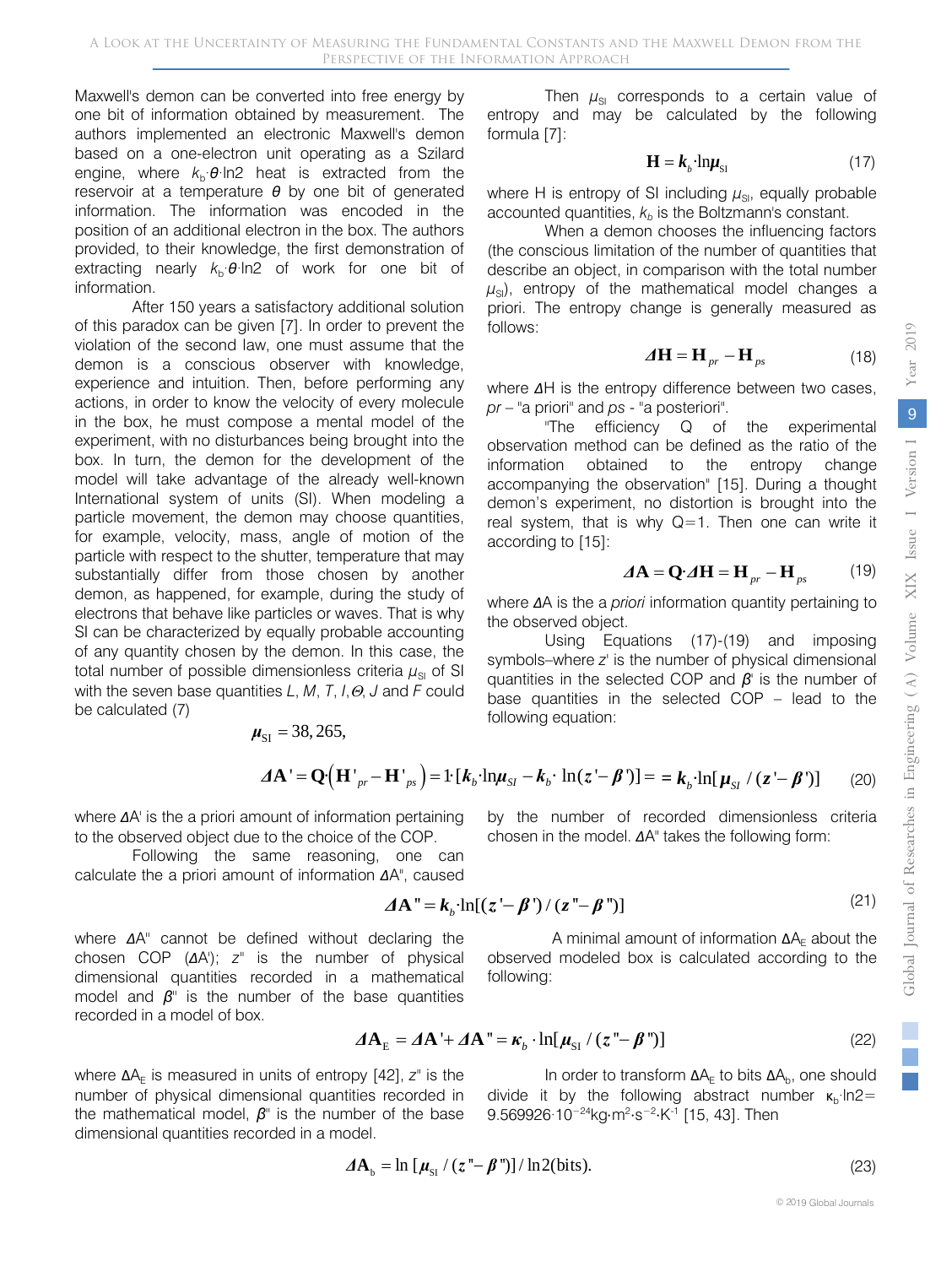Taking into account that  $\mu_{\text{SI}}$ =38,265 and suppose *z''*-*β''*=1 (one can choose a larger number of dimensionless criteria, but this does not affect the course of further reasoning and conclusions, see Table 1), one can calculate the minimum boundary of the motion blur of a particle in the eyes of a demon

$$
\Delta A_{\rm b} = \ln \left[ 38, 265 / 1 \right] / 0.6931472 \approx 11 \text{(bits)}.
$$
 (24)

Thus, equation (24) contains a very strong hint that the demon is not able to clearly distinguish the exact state of a large number of particles. There are no glasses that could correct the sight of the demon. This closes the possibility of developing a device that could distinguish between fluctuations in individual particle velocities. Hence it is clear that any material physical device, in comparison with a mental thought experiment (conscious, without a material shell by a demon), will require much more information and energy for the release of any gate movement.

Let us apply  $\Delta A_b$  (24) corresponding to the insurmountable threshold mismatch ("cloud" of blurring) between the vision of the demon and the actual situation in the box with the particles, i.e. amount of information inherent in a particle. As an example, consider that the radius of the particle is determined by the region, in which it can produce some effect. According to [44], a radius of single photon  $r<sub>p</sub>$  in energy region of Ep = 2.1 GeV equals 2.8·10<sup>−</sup><sup>15</sup> metres. In this case, the amount of information contained in one photon is [45]:

$$
\Upsilon_{\rm bp} \le \left(2 \cdot \pi \cdot r_{\rm p} \cdot E_{\rm p}\right) / (\hbar \cdot c \cdot \ln 2) = 270(\text{bit}).\tag{25}
$$

where  $\Upsilon_{\text{bo}}$  is the information amount expressed in bits and corresponding to the photon's sphere;  $r_{p}$  is the radius of photon expressed in meters,  $2.8 \cdot 10^{-15}$  m [44]; c is the light speed,  $c = 299,792,458$  m/s,  $\hbar$  is the reduced Plank constant,  $\hbar = 1.054572 \cdot 10^{-34}$  m<sup>2</sup>·kg·s<sup>-1</sup>,  $ln2 = 0.693147$ ,  $\pi = 3.141593$ .

Thus, the minimum boundary of the motion blur of the particle in the eyes of the demon (in bits) is much less than the information contained in the photon (270 bit » 11 bit). However, this fact does not in any way allow us to state that the demon, after preliminary modeling, will be able to carry in one direction particles moving at high speed, and in the other way - particles having a low speed, thereby violating the second law of thermodynamics. On the contrary, the demon will need information through a measuring device that is comparable in magnitude to the information inherent in the particle. This, in turn, will require the performance of work, which will lead to an increase in entropy in the total volume of the casket.

The proposed approach provides only a hint of how much information a demon and the observed particle have before starting any action with a system box-demon or about "uncertainty" in the mind of someone about to receive a message [46].

#### *d) Universe information associated with energy*

In connection with the foregoing, there is an amazing possibility (and for the readers maybe a very controversial one) of applying the results obtained in analyzing the status of the miniature demon Maxwell to the problems associated with clarifying the energy of the observed universe.

Experiments and theories developed in theoretical physics over the past decades have demonstrated the significant role of information, the amount of which physicists usually identify with entropy,

but which can be more general when used to explain the emerging complexity of the universe. One of the most attractive features of the Bekenstein formula [47] is that it allows us to compose an idea of the possible connection between energy and information contained in the universe.

For this purpose, let us recall [47], in which it was proved that the amount of information of any physical system must be finite if the space of object and its energy are finite. In informational terms, this boundis given by

$$
\Upsilon_{\rm b} \leq (2 \cdot \pi \cdot R \cdot E) / (\hbar \cdot c \cdot \ln 2),\tag{26}
$$

where  $Y<sub>b</sub>$  is the information expressed in the number of bits contained in the quantum states of the chosen object sphere. The ln2 factor (approximately 0.693149) comes from defining the information as the natural logarithm of the number of quantum states, *R* is the radius of an object sphere that can enclose the given system, *E* is the total mass-energy, including rest masses, ħ is the reduced Planck constant, and *c* is the speed of light.

Further, the Landauer principle [39], which is applicable to all systems in nature, asserts that the minimum amount of energy required to destroy one bit of information is:

$$
k_{\rm b} \cdot \boldsymbol{\theta} \cdot \ln 2, \tag{27}
$$

where *θ* is the temperature in kelvins of environment.

It is important to note that the equivalent bit energy depends on the temperature of the described system. The average temperature of the universe today is approximately *θ*=2.73K [48], based on measurements of cosmic microwave background radiation. Therefore, with a bit of imagination and an essential assumption, in order to transform  $Y<sub>b</sub>$  to termsof the ordinary energy  $Y_F$ , one should multiple it by  $k_B \cdot \theta \cdot \ln 2$ .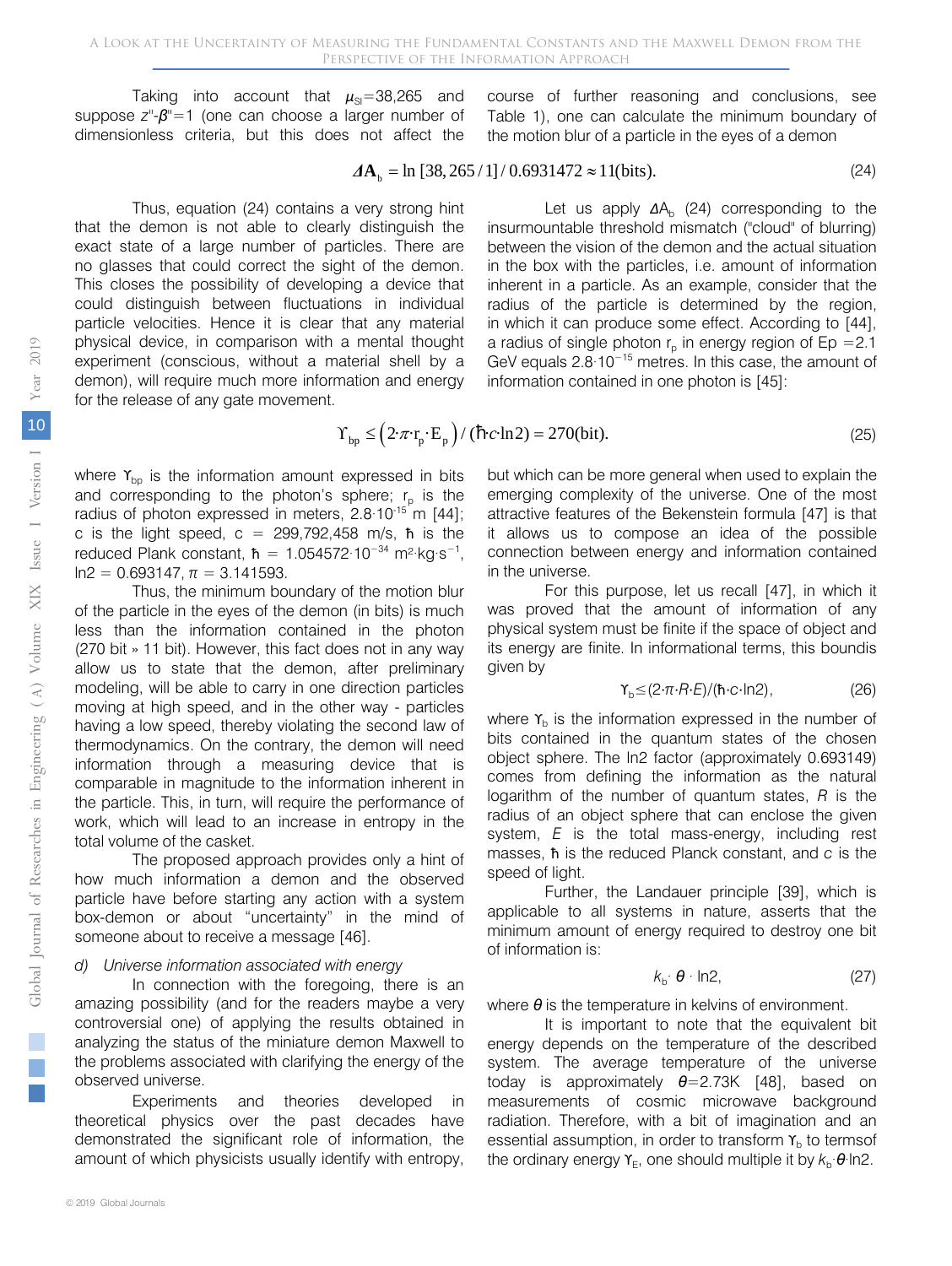$$
\gamma_{E} = \gamma_{b} \cdot k_{b} \cdot \theta \cdot \ln 2 \le ((2 \cdot \pi \cdot R \cdot E) / (\hbar \cdot c \cdot \ln 2)) \cdot k_{b} \cdot \theta \cdot \ln 2, \tag{28}
$$

or

$$
\Upsilon_{E}/E \leq (2 \cdot \pi \cdot R \cdot \kappa_{b} \cdot \theta) / (\hbar \cdot c) \tag{29}
$$

Using the dimensional analysis, we verify the achieved dimension of equation (29).

$$
\dim R \ni m; \dim \kappa_b \ni k g \cdot m^2 \cdot s^{-2} \cdot K^{-1}; \dim \theta \ni K; \dim \theta \ni m^2 \cdot k g \cdot s^{-1}; \dim c \ni m \cdot s^{-1}; \tag{30}
$$

$$
\dim (\Upsilon_{E}/E) \ni m \cdot \log m^{2} \cdot s^{-2} \cdot K^{-1} \cdot K/(m^{2} \cdot \log s^{-1} \cdot m \cdot s^{-1}) = 1
$$

So, at least, from the point of view of the dimensional analysis there is not a fatal mistake.

Further, the age of universe  $T_{univ}$  is about 13.7  $\pm$  0.13 billion years or 4.308595  $\times$  10<sup>17</sup> s [49].

$$
R_{\text{univ}} = T_{\text{univ}} \cdot c = 1.291684 \cdot 10^{26} \text{(m)}.
$$
\n(31)

which contained in a universe sphere:

Then, taking into account  $c = 299,792,458$  m/s, the imaginary spherical shell of the Universe has a radius:

relationship between energy corresponding to amount of information and the energy associated with matter,

In this case, one can get the numerical

It should be noted that there is no known boundary, that is,  $R_{univ}$  is an approximate value. When people talk about the size of observable universe, this means the estimated distance to the most distant objects that we can see here. This does not mean that there is nothing further; it simply means that we do not see it.

$$
Y_{E}/E \leq (2 \cdot \pi \cdot R_{\text{univ}} \cdot \kappa_{b} \cdot \theta) / (\hbar \cdot c) =
$$
  
= (2.3.141593.1.291684.10<sup>26</sup>.1.38064852.10<sup>-23</sup>.2.73) / (1.054572•10<sup>-34</sup>. 299,792,458) = (32)  
= 30.590185.10<sup>3</sup>/ 3.161527.10<sup>-26</sup> = 9.6.10<sup>29</sup>  $\approx 10^{30}$ 

Thus, we have shown that the energy associated with information makes a significant contribution to the total energy of the universe. Of course, this (32) is a rough estimate. It is interesting to note that  $10^{30}$  is much less than  $10^{122}$ . According to the holographic principle, the last huge number represents an upper bound on the information content of the universe[50]. Since information energy can make a significant contribution to the dark energy and dark matter of the universe, scientists need to study it more closely. Maybe this value  $(10^{30})$  can also be a signal of some kind of new interaction of matter and information.

Therefore, more is unknown than known. Besides this, it is a complete secret. But this is an important secret. The rest is everything on the Earth, everything that has ever been observed with all our instruments, all normal energy, is a meager part of the universe. Think about it, perhaps it is not a "normal" at all, since it is such a small part of the universe. But what kind of information is this? Perhaps information itself is a fundamental entity of the physical universe. Is it "ontological" - the real substance from which space, time and matter emerge? Or is it "epistemic" - something that only represents our state of knowledge about reality? Ultimately, information can be a key element in the constitution of physical reality and it is a decisive content in physical systems and technological processes. The explicit relationship between entropy and information, using the concept of objective quantitative information of Shannon, was formalized in [51], and this can be regarded as irrefutable confirmation of information as a physical entity.

Such a dramatic gap of  $10^{30}$  between the amounts of energy associated with the ordinary matter and the energy due to information can be conditioned with the assumptions originally assumed: the universe is not a sphere; the average temperature of the universe can be much lower than the observed temperature; for the giant distance scale, the Landauer's limit is not satisfied.

The presented results (24), (25), (32) are simply a routine calculation by formulas known in the scientific literature. At the same time, only experts of quantum electrodynamics or the theory of gravity can "separate wheat from chaff". However, if the Bekenstein formula and the Landauer's limit have a physical explanation, perhaps the result (32) can be used to study the universe.

Additional explanation of how information acquires energy comes from the quantum theory of matter. In this theory, "empty space" is actually full of temporal ("virtual") particles that are constantly being formed, possessing certain information, and then disappear. But when we tried to calculate how much energy this information gives to the empty space, the answer turned out to be erroneous - wrong by a lot. The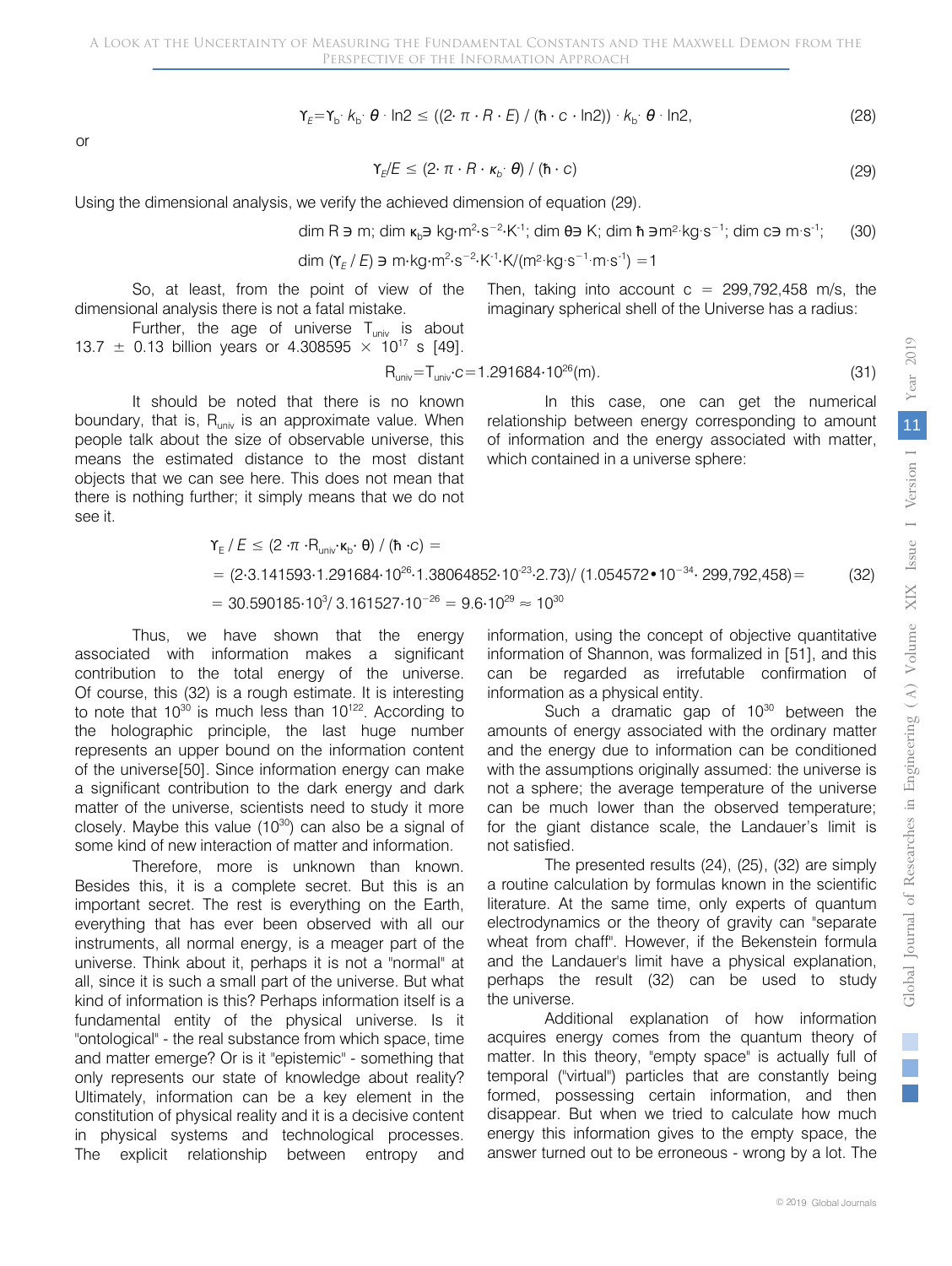number of 10<sup>30</sup> is too large. It is difficult to get such an answer. So, the mystery exists.

Another explanation of the significant magnitude of the energy corresponding to the information contained in the universe is that it is a new kind of field energy that fills the whole space. But if the information itself is the answer, we still do not know what it is, what it interacts with or how it exists in the universe. Thus, the mystery continues.

More speculatively, a last possibility is that Einstein's theory of gravity is not correct. That would affect the way that normal matter in galaxies behaved. This fact would provide a way to decide if the solution of the amount of information is a possible and inadmissible part of the new gravity theory or not. Thus, there are many questions, no answers. *That is why; things are still not so bad as to expect improvement.*

As an alternative to dark energy and dark matter, the energy due to information contained in the universe can serve as a fundamental component [52-55]. The giant difference between the two types of energy (32) makes it possible to assert that the universe is isotropic-the same in all directions-and homogeneous, without the regions of the cosmos, which have special, peculiar characteristics. Equation (32) cannot be an illusion caused by mathematics. It does not just come out by accident. Does this mean that our universe consists of information, and the associated energy is responsible for the inhibition of space and time and the accelerating expansion that we observe? It is difficult for the matter-of-fact physicist to agree with this point of view. Maybe there are better ideas? It is tempting to look for links and analogies, even if they are at first considered bad for discussion. Perhaps in the future these two problems are not as fragmented as they might seem. Formulating a problem that at first glance seems completely extravagant can sometimes, with further reflection, acquire real meaning and become very meaningful for the further development of science.

#### IV. Discussion

Apparently, the application of information theory to calculate measurement uncertainty will be unnatural for some readers. If you ask why such cases are generally considered, then instead of the answer it is useful to recall the English anecdote about the doctorpathologist. One of his students said that he does not see the benefits of pathological physiology, because it is so unnatural. The doctor called him a fool and added: Only by studying pathology, it is possible to establish true health conditions.

At present, the term "comparative uncertainty", as well as "information contained in the model", "change in entropy in a mental experiment," obtained the rights of citizenship. Physical systems, which include such elements, are systems used both in experimental

physics and in any technological processes. In this paper, various applications of the information-oriented method are presented. The  $\mu_{\rm SI}$  hypothesis made it possible to establish the fact that scientists may approach, but never reach, the comparative uncertainty corresponding to the chosen COP. Regardless of the implementation of super power computers, brilliant modern data processing methods and unique test benches, comparative uncertainty, even with the required number of dimensionless criteria, will be unattainable. In addition, the  $\mu_{\rm SI}$  hypothesis made it possible to judge the appropriate limit of the accuracy of measurements in each individual case.

Under the proposed approach, for each mathematical model of physical law there is an uncertainty, which initially, before the full-scale experimental studies, or computer simulations, describes its proximity to the examined physical phenomenon or process. This value is called the comparative uncertainty. It depends only on the number of selected quantities and the observation interval of the selected primary quantity. One of the interesting features of the proposed hypothesis is that the minimum achievable comparative uncertainty is not constant and varies depending on the class of phenomena choice. Moreover, theory can predict its value. In particular, this means that when switching from a mechanistic model (*LMТ*) to COP with a larger number of the base quantities, this uncertainty grows. This change is due to the potential effects of the interaction between the increased number of quantities that can be taken into account or not taken into account by the researcher.

On the one hand, well-known physical laws are valid in a certain area and served as a reliable tool in everyday life. At the same time, taking into account the experience of the creation of special relativity theory, we know that the achieved accuracy of the description of the world is not satisfactory. On the other hand, fundamental physical constants currently measured with high accuracy. However, it is not sufficient to be able to modify the International system of units (SI). The proposed approach allows us to estimate the limits of our knowledge and to reveal an insurmountable barrier for identifying compliance of model and the object studied. A clear evidence of this is a possibility to estimate the minimum attainable value of the relative uncertainty for the gravitational constant, Planck's constant, the fine structure constant, Boltzmann's constant, Avogadro's constant, especially considering that the predictions do not contain quantities that can be chosen intuitively or based on statistical methods.

#### V. Conclusions

In addition to the relative uncertainty analysis, the introduced approach could enable new methodology that will help the additional monitoring the measurement accuracy of fundamental physical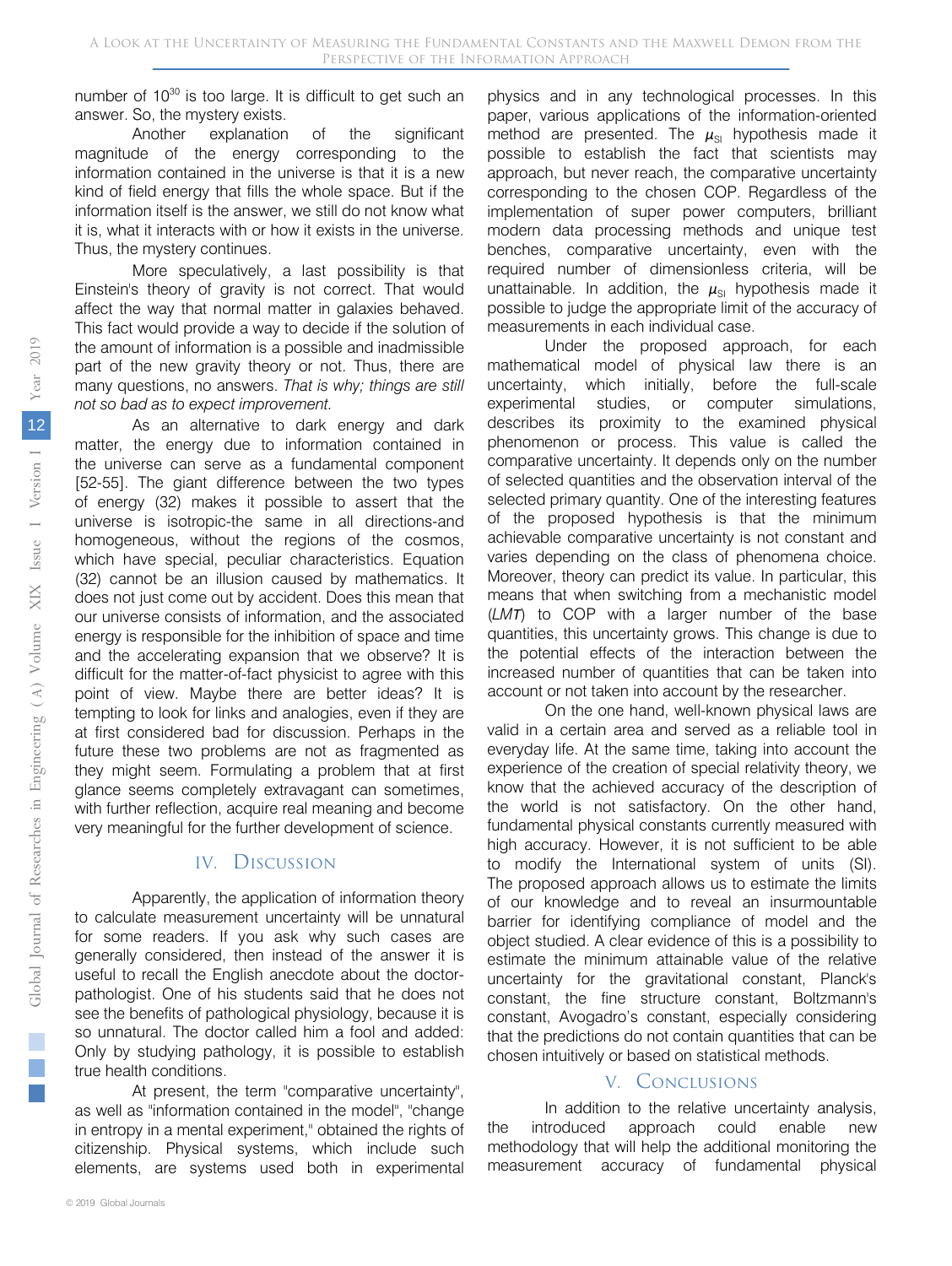constants. The use of the *μ*-hypothesis only limits the domain of applicability of measurement theory for uncertainties that are much larger than the uncertainty of the physical-mathematical model due to its finiteness.

By introducing the comparative uncertainty concept along with known physical laws, we can verify required relative uncertainties values of fundamental physical constants that must be recommended for identifying concrete ways in perfecting SI. The suggested approach is a mathematical tool that allows describing a physical system with the lowest uncertainty, which is a surprisingly simple relation.

If the measure of the beauty of the theory is the ratio of the number of things that it explains, how many assumptions it makes for their explanation, then the information-oriented approach seems very promising.  $\mu_{\rm SI}$  hypothesis does refer to a real place of the surrounding world. It might be applicable to experimental verification. In general, it is available when the researcher has all the information about the uncertainty interval of the main quantity. Moreover,  $\mu_{\rm SI}$  hypothesis provides new functionalities useful for micro- and macro-physics including engineering, astronomy, and quantum electrodynamics. The comparative uncertainty can be a peculiar metric for the assessing the measurement accuracy of physical laws and fundamental physical constants.

The information-oriented approach, in particular, *IARU*, makes it possible to calculate with high accuracy the relative uncertainty, which is in a good agreement with the recommendations of CODATA. The principal difference of this method, in comparison with the existing statistical and expert methodology of CODATA (actually all statistical methods are unreliable some more and some less [56]), is the fact that the information method is theoretically justified.

There is a weak tension between some (but not all) astrophysical measurements and cosmological conclusions. There are several ways to look at it. First, one or more methods are now limited to systematic; in other words, the subject is limited to accuracy, not precision, and that close attention to the underestimated systematic will lead to a convergence of values in the next few years. Secondly, it is possible that the new physics is involved outside the change in the index of dark energy. New physical experiments will require a relative uncertainty of 1% or less of the definitions of  $H_0$ , given the current state of play in cosmology.

Significant differences in the values of the comparative uncertainties achieved in the experiments of measuring  $H_0$  and calculated in accordance with the *IACU* can be explained as follows. The very concept of comparative uncertainty, within the framework of the information approach, assumes an equally probable account of various quantities, regardless of their specific

choice by scientists when formulating a model for measuring a particular fundamental constant. Based on their experience, intuition and knowledge, the researchers build a model containing a small number of quantities, and which, in their opinion, reflects the fundamental essence of the process under investigation. In this case, many phenomena, perhaps not significant, secondary, which characterized by specific quantities, are not taken into account.

For example, when measuring the value of the Hubble constant by CMB (CoP<sub>SI</sub> =  $LMT$ ), some assumptions are advanced: dynamic dark energy is modeled as an ideal fluid; flat universe; a fixed cosmological model. Thus, the developers do not take into account that: the recognition of dark energy in the form of an ideal fluid is physically inconsistent and does not adequately approach the evolution of dark energy; in the real world the universe is not flat; the expected model may differ slightly from the models taken for analysis, etc. In this case, we get a paradoxical situation. On one side, different groups of scientists dealing with the problem of measuring a certain fundamental constant and using the same method of measurement "learn" from each other and improve the test stand to reduce uncertainties known to them. This is clearly seen using the *IARU* method: when measuring, for example, h,  $k_{b}$ , N<sub>A</sub>,  $\alpha$ , G, all the relative uncertainties are very consistent, especially for measurements made in recent years. However, ignoring a large number of secondary factors, which are neglected by experimenters, leads to a significant variance in the comparative uncertainties calculated by the *IACU* method.

Obviously, the coordination of a probabilistic subatomic world with a macroscopic everyday world is one of the greatest unsolved problems in physics. The use of the  $\mu_{\rm SI}$  hypothesis opens the possibility of combining these two worlds: from Maxwell's demon to cosmology and astrophysics.

 $\mu_{\rm SI}$  hypothesis allows to obtain the entropy cost associated with the acquisition of the demon information. Any demon, no matter how smart it is, must perform measurements. Certainly, when creating a model for the separation of particles, it is necessary to consider in detail the constitution of a rational being. The possession of information can indeed be regarded as a decrease in entropy. However, in the case of mental modeling, obtaining information does not require the dissipation of heat, and there is no threat to the generalized form of the second law.

Mental modeling requires us to say something about the demon itself as a physical being. A demon can perform a modelling without energy dissipation. This fully corresponds to the position of the Brillouin. He characterized the information as "connected" if it was embodied in states of the physical device, but he bluntly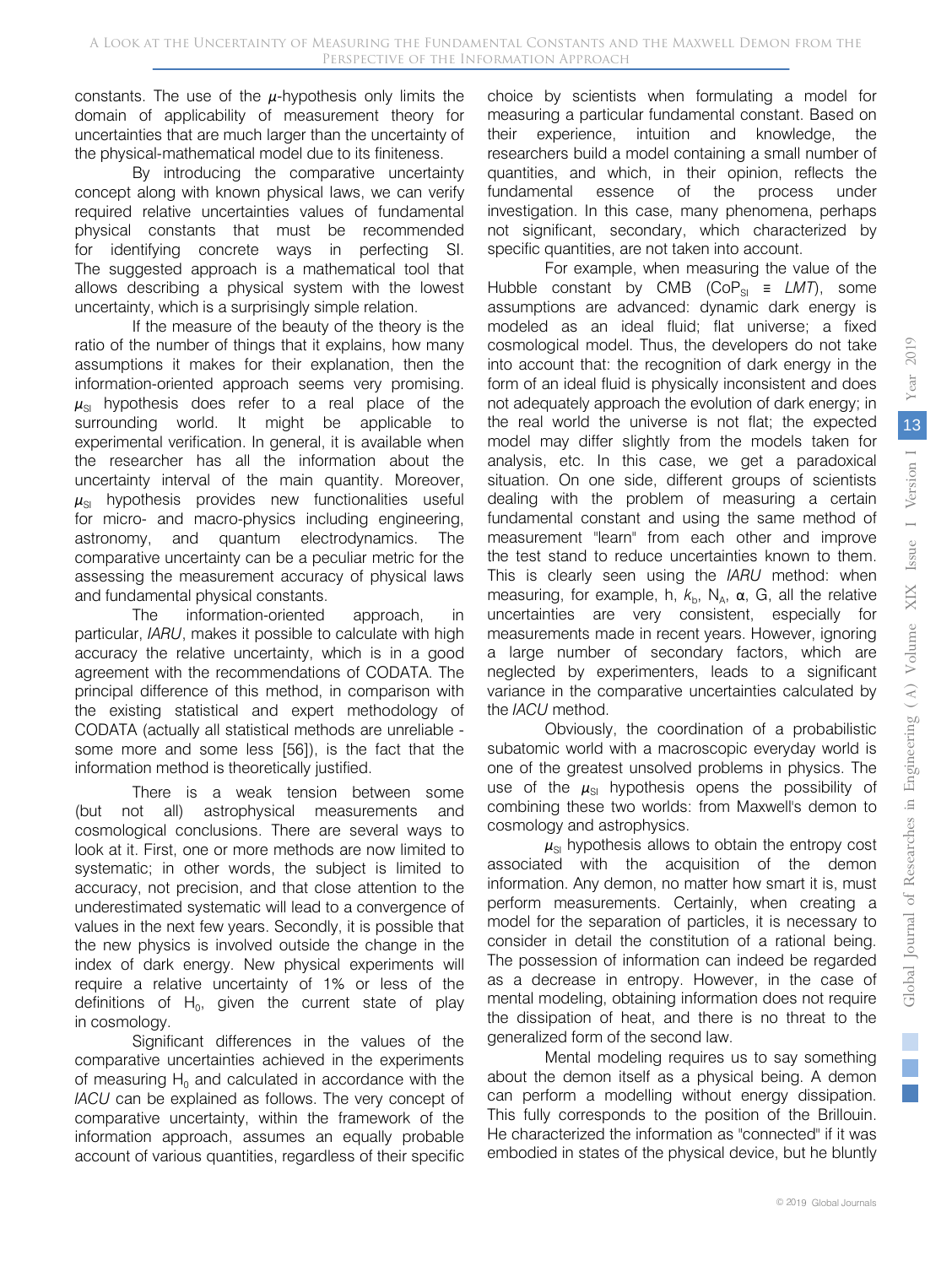stated that information contained only in the mind is "free", and not "connected".

Now the connection between entropy and information becomes more understandable. When the demon leaves the system, he can be viewed as an agent that has information about the system. Uncertainty in the description of the system can be considered as a lack of knowledge of the demon about the exact state of the system. If the demon has more information, the system's entropy is smaller. However, once the demon can obtain information without dissipation, the system's entropy decreases, and the only compensation appears to be an increase in the uncertainty of the state of the demon itself.

#### References Références Referencias

- 1. Henrion, M. Fischhoff, B. (1986). Assessing uncertainty in physical constants, Am. J. Phys. 54(9), 791-798. goo.gl/nfMcNW.
- Kušnerová, M. (2013). A Proposal for simplifying the method of evaluation of uncertainties in measureement results, Measurement science review, 1, 1-6. https://content.sciendo.com/view/journals/msr/13/1/ article-p1.xml.
- 3. Finkelstein, L. (1975). Representation by symbol systems as an extension of the concept of measurement, Kybernetes, 4(4), 215–223.http://scihub.tw/10.1108/eb005397.
- 4. Hartley, R. V. (1928). Transmission of information, Bell System technical journal, 7(3), 535–563.http:// keszei.chem.elte.hu/entropia/Hartley1928text.pdf.
- 5. Van Fraassen, B. C. (2008). Scientific Representation: Paradoxes of Perspective, Oxford: Oxford University Press. 141-185. http://strange beautiful.com/other-texts/fraassen-sci-rep.pdf.
- 6. Mari, L. (1999). Notes towards a qualitative analysis of information in measurement results, Measurement, 25(3), 183–192. http://sci-hub.tw/10. 1016/S0263-2241(99)00002-0.
- 7. Menin, B. (2017).Information Measure Approach for Calculating Model Uncertainty of Physical Phenomena, American Journal of Computational and Applied Mathematics, 7(1), 11-24.https://goo. gl/m3ukQi.
- 8. Menin, B. (2017). Preferred physical-mathematical model of the cold energy storage system. Applied Thermal Engineering, 112, 1020-1026. http://scihub.tw/10.1016/j.applthermaleng.2016.10.128.
- 9. Menin, B. (2016). Accuracy of Predictions of Ice Slurry Properties and Technical Characteristics of Machines Producing It, American Journal of Computational and Applied Mathematics, 6(2), 74- 81.http://goo.gl/QkLN12.
- 10. Menin B. (2015). Accuracy limits of modelling predictions of multiquantity heat and mass transfer

Processes, Int. J. Mathematical Modelling and Numerical Optimization, 6(4), 321-336.

- 11. Sonin, A. A. (2001). The physical basis of dimensional analysis, 2nd ed. Department of Mechanical Engineering, MIT, Cambridge. goo.gl/ 2BaQM6.
- 12. NIST Special Publication 330 (SP330) (2008). The International System of Units (SI), 2008.http://goo. gl/4mcVwX.
- 13. Jakulin, A., Symmetry and information theory, 1-20, 2004. goo.gl/QGBVoU.
- 14. Sedov, L. I. (1993). Similarity and Dimensional Methods in Mechanic, CRC Press, Florida.
- 15. Brillouin, L. (1964). Scientific uncertainty and information, Academic Press, New York.
- 16. Balalaev, V. A., Slayev, V. A., Sinyakov, A. I. (2005). Potential accuracy of measurements: Scientific publication –Textbook / Edited by Slayev, V. А., ANO NPO Professional, St. Petersburg, In Russian. http:// www.vniim.ru/files/PotTochIzm.pdf.
- 17. Hinshaw, G. et al.(2009). Five-Year Wilkinson Microwave Anisotropy Probe (WMAP) Observations: Data Processing, Sky Maps, and Basic Results, the Astrophysical Journal Supplement Series, 180, 225-245. https://goo.gl/VBp3er.
- 18. Riess, A. G. et al. (2011). A 3% Solution: Determination of the Hubble Constant with the Hubble Space Telescope and Wide Field Camera 3, Astrophys. J., 730,119. https://arxiv.org/pdf/1103. 2976.pdf.
- 19. Jarosik, N. et al. (2011). Seven-year Wilkinson microwave anisotropy probe (WMAP) observations: sky maps, systematic errors, and basic results, The Astrophysical Journal Supplement Series, 192(14), 1-15. https://goo.gl/ScM4uV.
- 20. Bennett, C. L. et al. (2012). Nine-Year Wilkinson Microwave Anisotropy Probe (WMAP) Observations: Final Maps and Results. https://arxiv.org/abs/12 12.5225.https://goo.gl/SBr4Hc.http://sci-hub.tw/10. 1088/0067-0049/208/2/20.
- 21. Efstathiou, G. (2014).  $H_0$  revisited, Monthly Notices of the Royal Astronomical Society, 440(2), 1138–1152. http://sci-hub.tw/10.1093/mnras/stu278.
- 22. Bennett, C. L., Larson, D., Weiland, J. L., Hinshaw, G. (2014). The 1% concordance Hubble constant, The Astrophysical Journal, 794(135), 1-8.http://iop science.iop.org/article/10.1088/000437X/794/2/135/ pdf.
- 23. Cheng, C., QingGuo, H. (2015). An accurate determination of the Hubble constant from baryon acoustic oscillation datasets, Science China: Physics, Mechanics & Astronomy, 58(9), 1-6.http:// sci-hub.tw/10.1007/s11433-015-5684-5.
- 24. Planck collaboration, Planck 2015 results. XIII, Cosmological parameters Astronomy & Astro-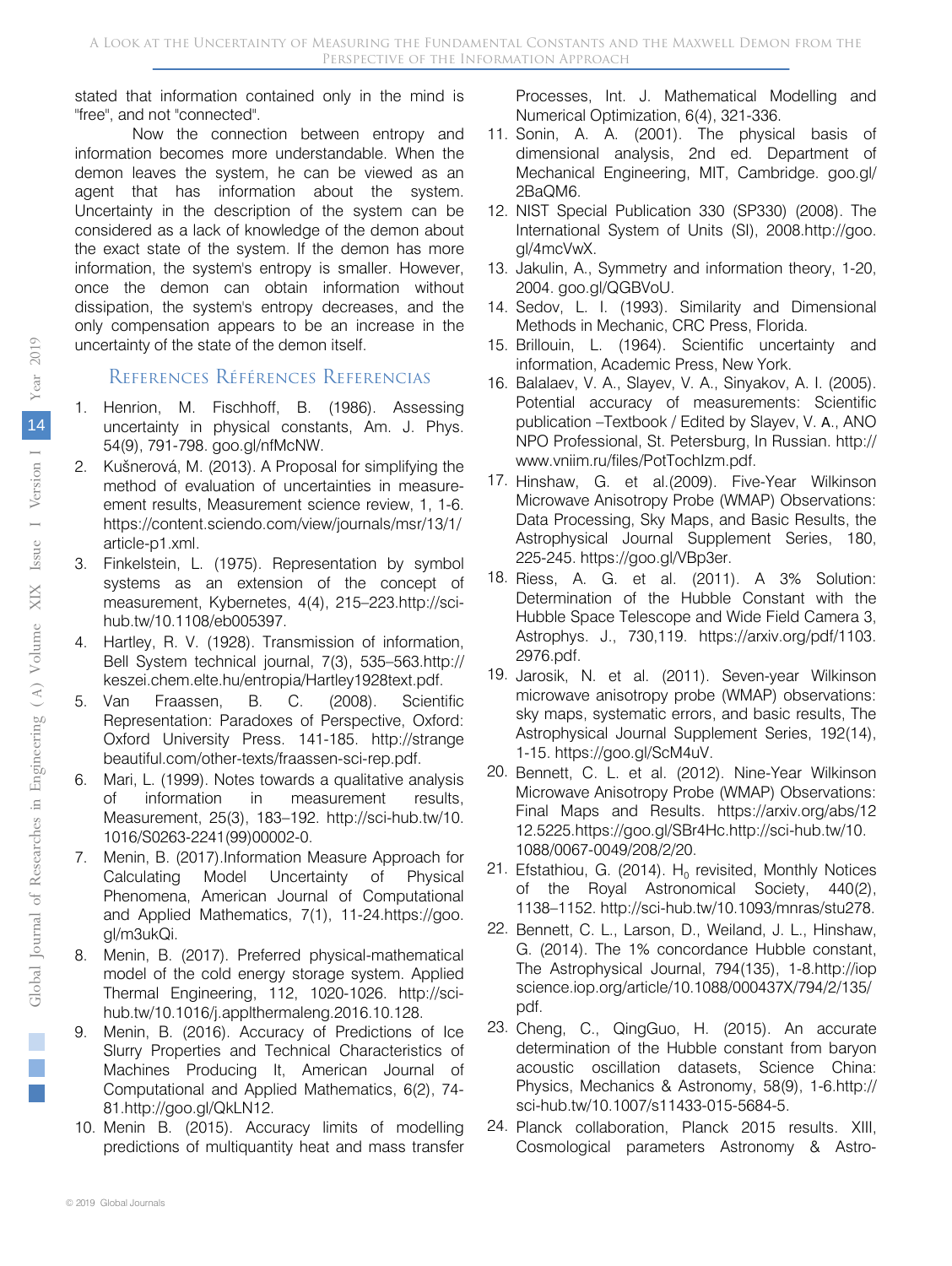physics, 594,id.A13,1-63.http://sci-hub.tw/10.1051/ 0004-6361/201525830.

- 25. Yu, H., Ratra, B., Wang, F.-Y. (2018). Hubble Parameter and Baryon Acoustic Oscillation Measurement Constraints on the Hubble Constant, the Deviation from the Spatially Flat ΛCDM Model, the Deceleration–Acceleration Transition Redshift, and Spatial Curvature, The Astrophysical Journal, 856(1),3,1-11. http://sci-hub.tw/10.3847/1538-4357/ aab0a2.
- 26. Benson, B. (2018). The Hubble Constant from the Cosmic Microwave Background, American Physical Society Meeting. Presentation. https:// ab sups loa ds.aps.org/presentation. cfm? pid=14044.
- 27. Menin, B. (2018).Novel Method for Calculating the Measurement Relative Uncertainty of the Fundamental Constants, American Journal of Computational and Applied Mathematics, 8(4), 70- 79. http://article.sapub.org/10.5923.j.ajcam.201808 04.02.html.
- 28. Newell, D. B. et al. (2017). The CODATA 2017 Values of h, e, k, and NA, Metrologia, 54, 1-6. http://sci-hub.tw/10.1088/1681-7575/aa950a#.
- 29. Wood, B. M., Sanchez, C. A., Green, R. G., Liard, J.O. (2017). A summary of the Plank constant determinations using the NRC Kibble balance, Metrologia, 54, 399-409.http://sci-hub.tw/10.1088/ 1681-7575/aa70bf.
- 30. Azuma, Y. et al. (2015). Improved measurement results for the Avogadro constant using a 28Sienriched crystal, Metrologia, 52(2), 360-375. https://goo.gl/PURKaG.
- 31. Kirakosyan, G. S. (2010). The correlation of the fine structure constant with the redistribution of intensities in interference of the circularly polarized Compton's wave, Gen. Phys., 1-7. http://nt.ru/tp/ng/fs1.pdf.
- 32. Mohr, P. J. et al. (2016). CODATA Recommended Values of the Fundamental Physical Constants: 2014. Reviews of Modern Physics, 88. https://goo. gl/O0x4cv.
- 33. Oliver, T. A., Terejanu, G., Simmons, C. S., Moser, R. D. (2015).Validating predictions of unobserved quantities, Computer Methods in Applied Mechanics and Engineering, 283, 1310-1335.http:// sci-hub.tw/10.1016/j.cma.2014.08.023.
- 34. Szilárd, L. (1929). On the decrease of entropy in a thermodynamic system by the intervention of intelligent beings. Z. Phys. 53, 840-856. http:// www.sns.ias.edu/~tlusty/courses/InfoInBio/Papers/ Szilard1929.pdf.
- 35. Bennett, C. H. (1982). The thermodynamics of computation, Int. J. Theor. Phys. 21, 905-940.
- 36. Sagawa, T., Ueda, M. (2009). Minimal energy cost for thermodynamic information processing: Measurement and information erasure, Phys. Rev.

Lett. 102, 250602. http://sci-hub.tw/10.1103/Phys RevLett.102.250602

- 37. Leff, H. S., Rex, A. F. (2003). Maxwell's Demon 2: Entropy, Classical and Quantum Information, Computing (Institute of Physics Publishing, 2003).
- 38. Maruyama, K., Nori, F., Vedral, V. (2009). The physics of Maxwell's demon and information, Rev. Mod. Phys. 81, 1-23.
- 39. Landauer, R. (1961). Irreversibility and heat generation in the computing process, IBM J. Res. Dev. 5, 183-191. https://goo.gl/LYQEU8.
- 40. Toyabe, S., Sagawa, T., Ueda, M., Muneyuki, E., Sano, M. (2010). Experimental demonstration of information-to-energy conversion and validation of the generalized Jarzynski equality, Nature Physics, Letters, 1-5. http://cat.phys.s.u-tokyo. ac.jp/ $\sim$  ueda/ ToyobeNPHYS.pdf.
- 41. Koskia, J. V., Maisia, V. F., Pekolaa, J. P., Averind, D.V. (2014). Experimental realization of a Szilard engine with a single electron, PNAS, 111(38), 13786-13789. http://www.pnas.org/content/111/38/ 13786.
- 42. Menin, B. M. (2015). Possible limits of accuracy in measurement of fundamental physical constants. International Referred Journal of Engineering and Science, 4(8), 8-14. http://goo.gl/HjYBOs.
- 43. Volkenstein, M. V. (2009). Entropy and Information. Birkhauser Verlag AG, Basel-Boston-Berlin. https:// goo.gl/eHhRvd.
- 44. Liu, S.-L. (2017). Electromagnetic fields, size, and copy of a single photon, 1-4.https://arxiv.org/ftp/ arxiv/papers/1604/1604.03869.pdf.
- 45. Menin, B. (2018). Bekenstein-Bound and Information-Based Approach, Journal of Applied Mathematics and Physics, 6(8), 1675-1685. doi: 10.4236/jamp.2018.68143.
- 46. Schement, J. R., Ruben, B. D. (1993). Information Theory and Communication, Transaction Publishers, 4, 43-53.
- 47. Bekenstein, J. D. (1981). A Universal Upper Bound on the Entropy to Energy Ratio for Bounded System. Physical Review D, 23, 287-298. http://scihub.tw/10.1103/PhysRevD.23.287.
- 48. Pettini, M. (2015). Introduction to Cosmology Lecture 7, 1-11. https://www.ast.cam.ac.uk/~pettini/ Intro%20Cosmology/Lecture07.pdf.
- 49. WMAP Science Team Cosmology: The Study of the Universe: NASA's Wilkinson Microwave Anisotropy Probe. (2011). https://map.gsfc.nasa.gov/ universe/ WMAP\_Universe.pdf.
- 50. Davies, P.C.W. (2007). The implications of a holographic universe for quantum information science and the nature of physical law, 1-15. http://power.itp.ac.cn/~mli/pdavies.pdf.
- 51. Zurek, W. H. (1989). Algorithmic randomness and physical entropy. Physical Review A, 40(8), 4731-4751.